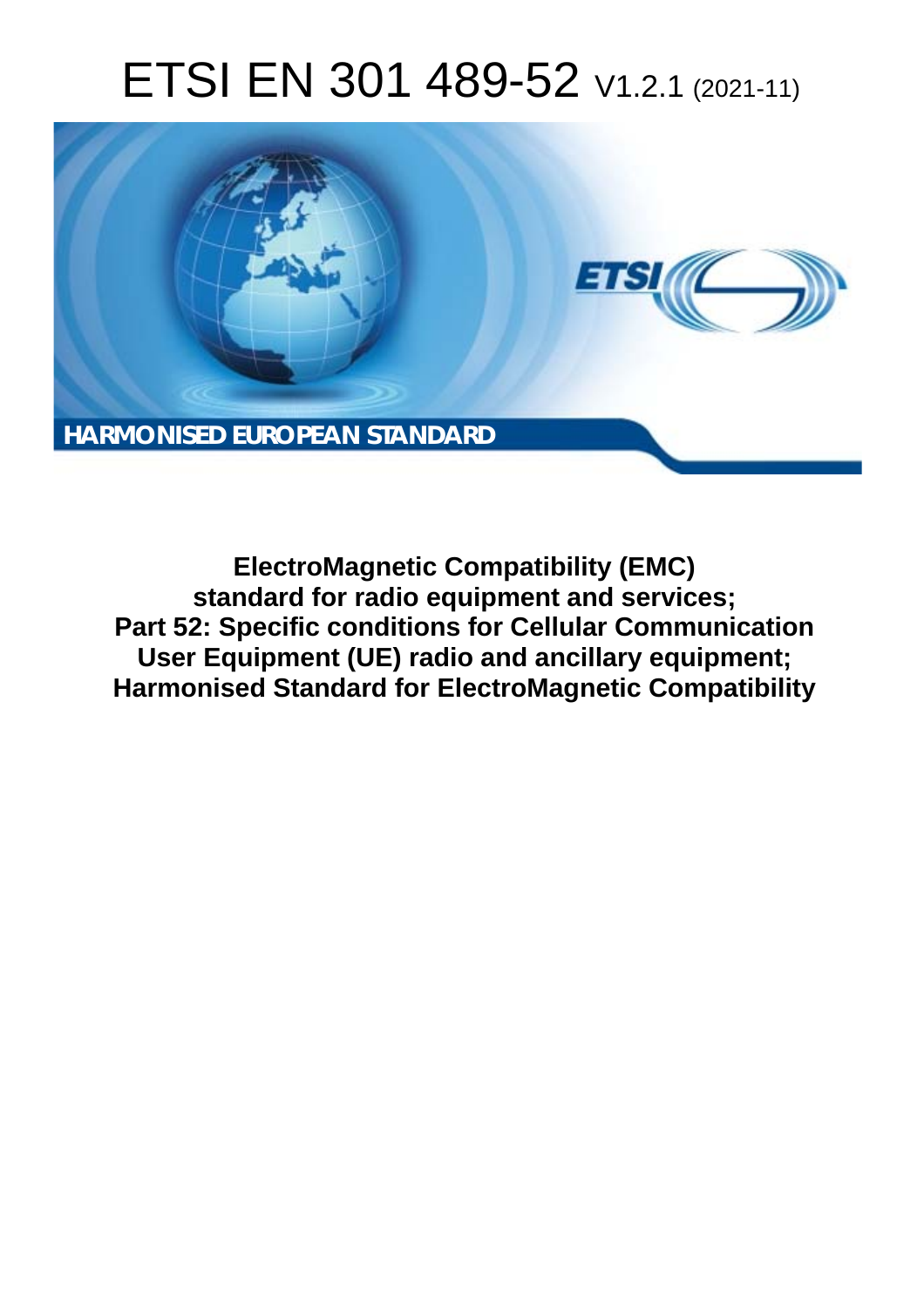Reference DEN/ERM-EMC-354

Keywords

EMC, GSM, harmonised standard, LTE, MSR, NR, OFDMA, WCDMA, WMAN

*ETSI* 

650 Route des Lucioles F-06921 Sophia Antipolis Cedex - FRANCE

Tel.: +33 4 92 94 42 00 Fax: +33 4 93 65 47 16

Siret N° 348 623 562 00017 - APE 7112B Association à but non lucratif enregistrée à la Sous-Préfecture de Grasse (06) N° w061004871

#### *Important notice*

The present document can be downloaded from: <http://www.etsi.org/standards-search>

The present document may be made available in electronic versions and/or in print. The content of any electronic and/or print versions of the present document shall not be modified without the prior written authorization of ETSI. In case of any existing or perceived difference in contents between such versions and/or in print, the prevailing version of an ETSI deliverable is the one made publicly available in PDF format at [www.etsi.org/deliver](http://www.etsi.org/deliver).

Users of the present document should be aware that the document may be subject to revision or change of status. Information on the current status of this and other ETSI documents is available at <https://portal.etsi.org/TB/ETSIDeliverableStatus.aspx>

If you find errors in the present document, please send your comment to one of the following services: <https://portal.etsi.org/People/CommiteeSupportStaff.aspx>

#### *Notice of disclaimer & limitation of liability*

The information provided in the present deliverable is directed solely to professionals who have the appropriate degree of experience to understand and interpret its content in accordance with generally accepted engineering or other professional standard and applicable regulations.

No recommendation as to products and services or vendors is made or should be implied.

In no event shall ETSI be held liable for loss of profits or any other incidental or consequential damages.

Any software contained in this deliverable is provided "AS IS" with no warranties, express or implied, including but not limited to, the warranties of merchantability, fitness for a particular purpose and non-infringement of intellectual property rights and ETSI shall not be held liable in any event for any damages whatsoever (including, without limitation, damages for loss of profits, business interruption, loss of information, or any other pecuniary loss) arising out of or related to the use of or inability to use the software.

#### *Copyright Notification*

No part may be reproduced or utilized in any form or by any means, electronic or mechanical, including photocopying and microfilm except as authorized by written permission of ETSI. The content of the PDF version shall not be modified without the written authorization of ETSI.

The copyright and the foregoing restriction extend to reproduction in all media.

© ETSI 2021. All rights reserved.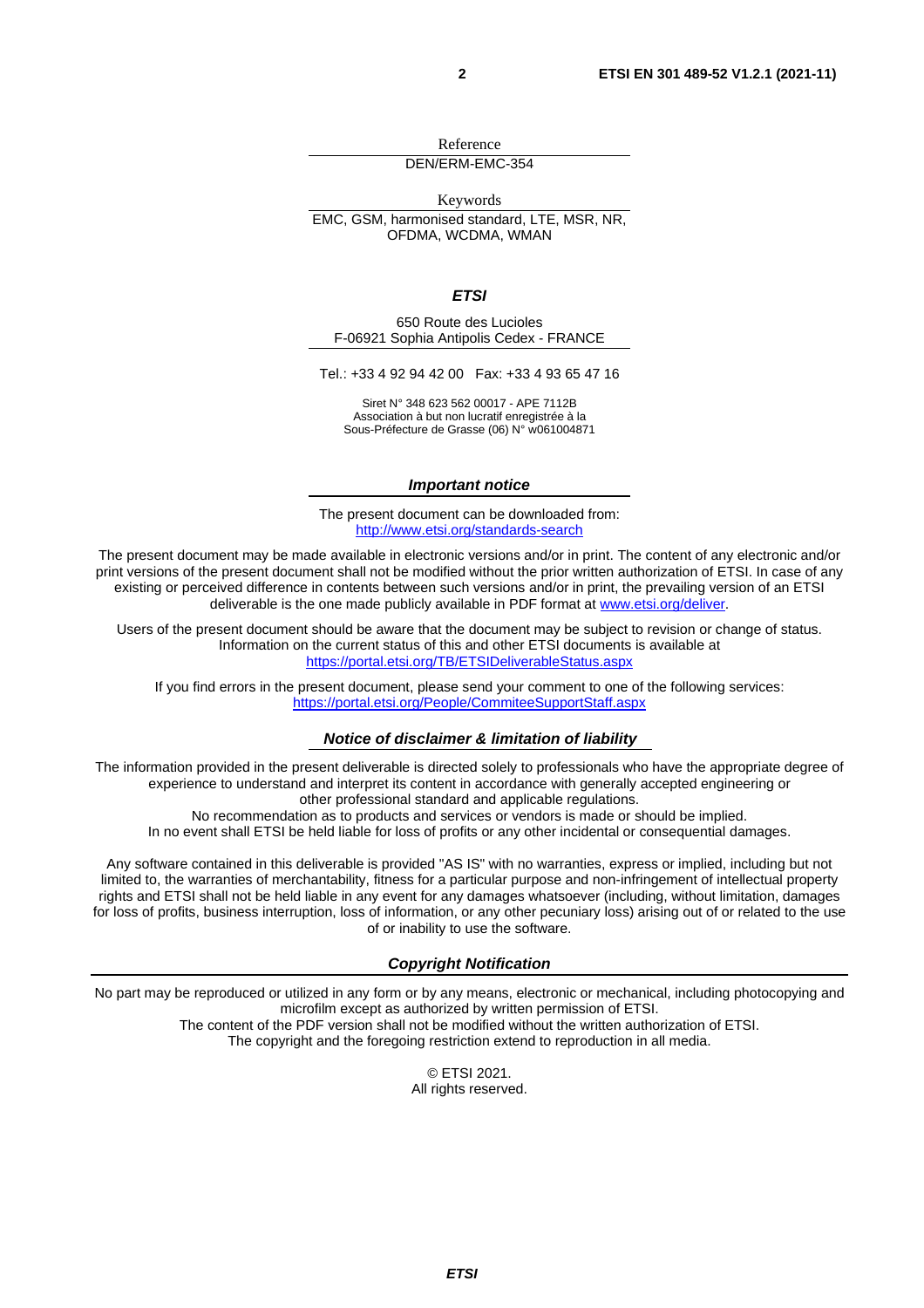# Contents

| 1                     |                                                                                         |  |
|-----------------------|-----------------------------------------------------------------------------------------|--|
| $\overline{2}$<br>2.1 |                                                                                         |  |
| 2.2                   |                                                                                         |  |
| 3                     |                                                                                         |  |
| 3.1                   |                                                                                         |  |
| 3.2                   |                                                                                         |  |
| 3.3                   |                                                                                         |  |
| 4                     |                                                                                         |  |
| 4.1                   |                                                                                         |  |
| 4.2                   |                                                                                         |  |
| 4.2.0                 |                                                                                         |  |
| 4.2.1                 |                                                                                         |  |
| 4.2.2                 |                                                                                         |  |
| 4.2.3                 |                                                                                         |  |
| 4.2.4                 |                                                                                         |  |
| 4.2.4.1               |                                                                                         |  |
| 4.2.4.2               |                                                                                         |  |
| 4.2.4.3               |                                                                                         |  |
| 4.2.5                 |                                                                                         |  |
| 4.2.6                 |                                                                                         |  |
| 4.2.6.1               |                                                                                         |  |
| 4.2.6.2               |                                                                                         |  |
| 4.2.6.3               |                                                                                         |  |
| 4.2.6.4               |                                                                                         |  |
| 4.2.6.5               | Arrangements for test signals at the input of E-UTRA with in band or guard band NB-IoT, |  |
|                       |                                                                                         |  |
| 4.2.6.6               |                                                                                         |  |
| 4.3                   |                                                                                         |  |
| 4.3.1                 |                                                                                         |  |
| 4.3.2                 |                                                                                         |  |
| 4.3.3                 |                                                                                         |  |
| 4.3.3.1               |                                                                                         |  |
| 4.3.3.2               |                                                                                         |  |
| 4.3.4                 |                                                                                         |  |
| 4.3.5                 |                                                                                         |  |
| 4.3.6                 |                                                                                         |  |
| 4.4                   |                                                                                         |  |
| 4.4.1                 |                                                                                         |  |
| 4.4.2                 |                                                                                         |  |
| 4.4.2.1               |                                                                                         |  |
| 4.4.2.2               |                                                                                         |  |
| 4.4.3                 |                                                                                         |  |
| 5                     |                                                                                         |  |
| 6                     |                                                                                         |  |
| 6.1                   |                                                                                         |  |
| 6.1.1                 |                                                                                         |  |
| 6.1.1.1               | Performance criteria for Continuous phenomena applied to Transmitters (CT) 19           |  |
| 6.1.1.2               |                                                                                         |  |
| 6.1.2                 |                                                                                         |  |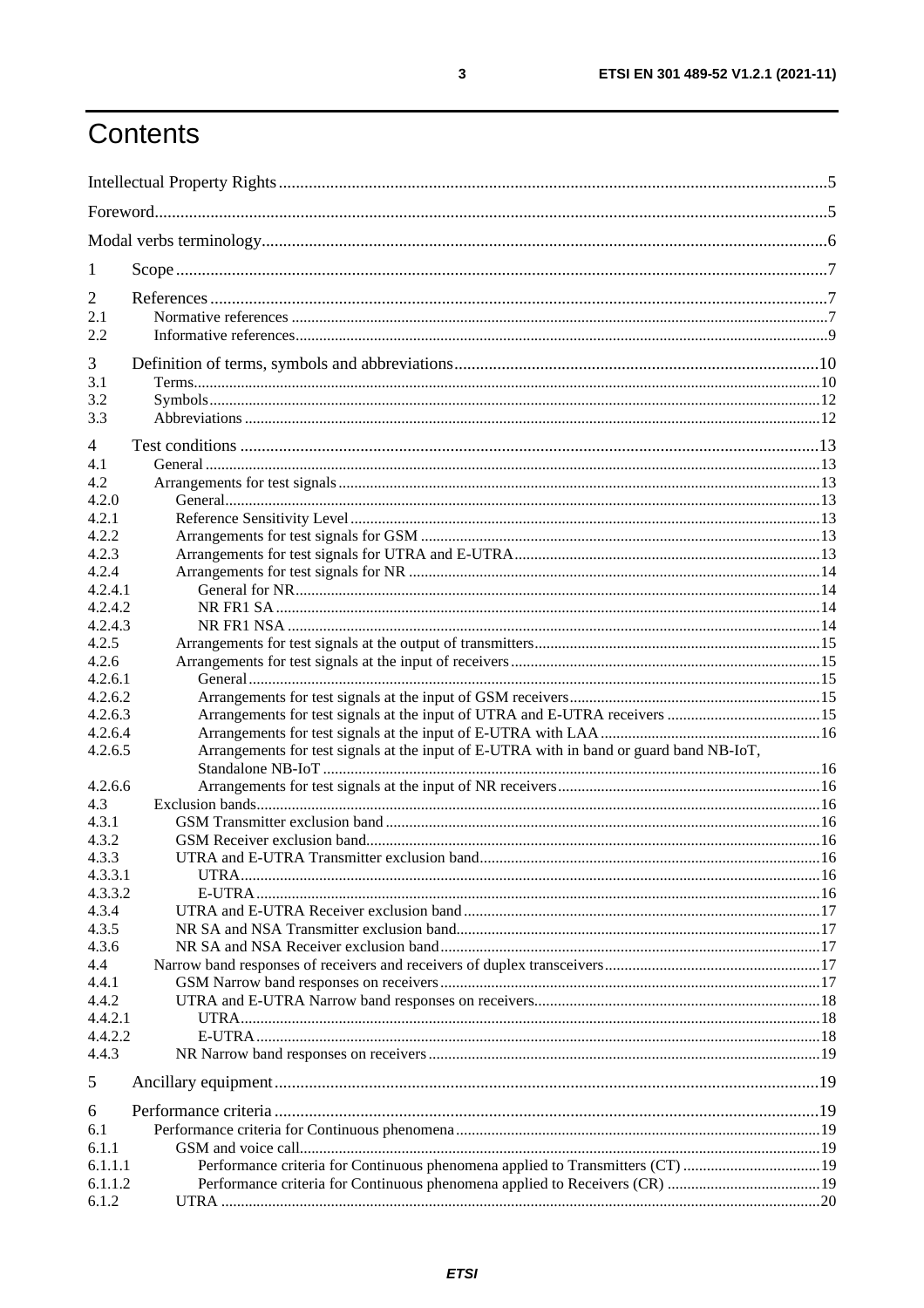| 6.1.3  |                               |                                                               |  |  |  |  |
|--------|-------------------------------|---------------------------------------------------------------|--|--|--|--|
| 6.1.4  |                               |                                                               |  |  |  |  |
| 6.2    |                               |                                                               |  |  |  |  |
| $\tau$ |                               |                                                               |  |  |  |  |
| 7.1    |                               |                                                               |  |  |  |  |
| 7.2    |                               |                                                               |  |  |  |  |
| 7.2.1  |                               |                                                               |  |  |  |  |
| 7.2.2  |                               |                                                               |  |  |  |  |
| 7.3    |                               |                                                               |  |  |  |  |
| 7.3.1  |                               |                                                               |  |  |  |  |
| 7.3.2  |                               |                                                               |  |  |  |  |
|        | <b>Annex A (informative):</b> | Relationship between the present document and the essential   |  |  |  |  |
|        |                               |                                                               |  |  |  |  |
|        | <b>Annex B</b> (normative):   | Performance assessment voice call, Audio breakthrough25       |  |  |  |  |
| B.1    |                               |                                                               |  |  |  |  |
|        |                               |                                                               |  |  |  |  |
| B.2    |                               |                                                               |  |  |  |  |
|        | <b>Annex C</b> (normative):   | Performance assessment of data transfer call, Error Ratios 27 |  |  |  |  |
| C.1    |                               |                                                               |  |  |  |  |
| C.1.1  |                               |                                                               |  |  |  |  |
| C.1.2  |                               |                                                               |  |  |  |  |
| C.2    |                               |                                                               |  |  |  |  |
| C.2.1  |                               |                                                               |  |  |  |  |
| C.2.2  |                               |                                                               |  |  |  |  |
| C.3    |                               |                                                               |  |  |  |  |
| C.4    |                               |                                                               |  |  |  |  |
|        | <b>Annex D</b> (informative): |                                                               |  |  |  |  |
|        |                               |                                                               |  |  |  |  |
|        |                               |                                                               |  |  |  |  |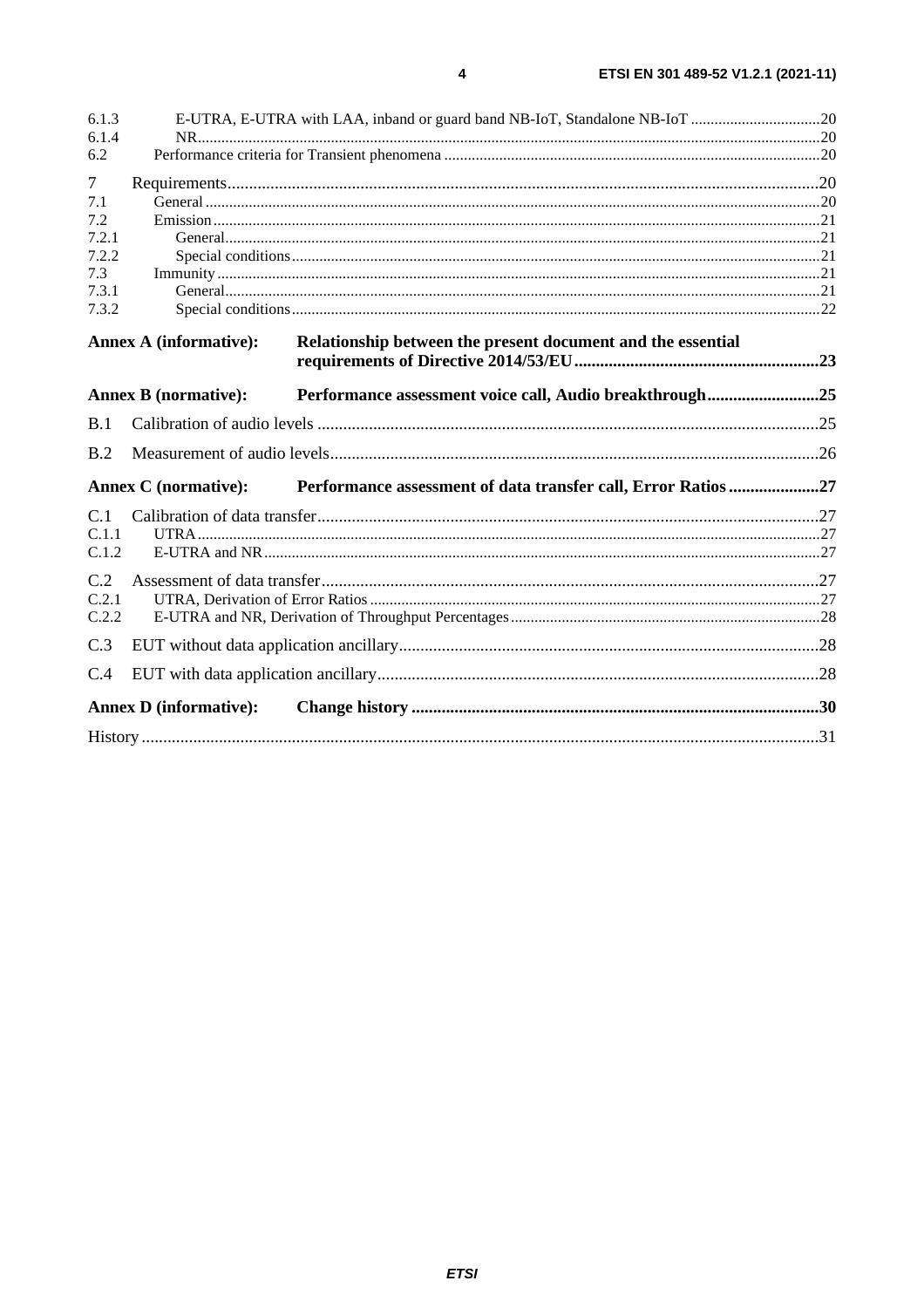# <span id="page-4-0"></span>Intellectual Property Rights

#### Essential patents

IPRs essential or potentially essential to normative deliverables may have been declared to ETSI. The declarations pertaining to these essential IPRs, if any, are publicly available for **ETSI members and non-members**, and can be found in ETSI SR 000 314: *"Intellectual Property Rights (IPRs); Essential, or potentially Essential, IPRs notified to ETSI in respect of ETSI standards"*, which is available from the ETSI Secretariat. Latest updates are available on the ETSI Web server ([https://ipr.etsi.org/\)](https://ipr.etsi.org/).

Pursuant to the ETSI Directives including the ETSI IPR Policy, no investigation regarding the essentiality of IPRs, including IPR searches, has been carried out by ETSI. No guarantee can be given as to the existence of other IPRs not referenced in ETSI SR 000 314 (or the updates on the ETSI Web server) which are, or may be, or may become, essential to the present document.

#### **Trademarks**

The present document may include trademarks and/or tradenames which are asserted and/or registered by their owners. ETSI claims no ownership of these except for any which are indicated as being the property of ETSI, and conveys no right to use or reproduce any trademark and/or tradename. Mention of those trademarks in the present document does not constitute an endorsement by ETSI of products, services or organizations associated with those trademarks.

**DECT™**, **PLUGTESTS™**, **UMTS™** and the ETSI logo are trademarks of ETSI registered for the benefit of its Members. **3GPP™** and **LTE™** are trademarks of ETSI registered for the benefit of its Members and of the 3GPP Organizational Partners. **oneM2M™** logo is a trademark of ETSI registered for the benefit of its Members and of the oneM2M Partners. **GSM**® and the GSM logo are trademarks registered and owned by the GSM Association.

# Foreword

This Harmonised European Standard (EN) has been produced by ETSI Technical Committee Electromagnetic compatibility and Radio spectrum Matters (ERM).

The present document has been prepared under the Commission's standardisation request C(2015) 5376 final [\[i.4](#page-8-0)] to provide one voluntary means of conforming to the essential requirements of Directive 2014/53/EU on the harmonisation of the laws of the Member States relating to the making available on the market of radio equipment and repealing Directive 1999/5/EC [\[i.2\]](#page-8-0).

Once the present document is cited in the Official Journal of the European Union under that Directive, compliance with the normative clauses of the present document given in table A.1 confers, within the limits of the scope of the present document, a presumption of conformity with the corresponding essential requirements of that Directive and associated EFTA regulations.

The present document is part 52 of a multi-part deliverable. Full details of the entire series can be found in part 1 [[1\]](#page-6-0).

| <b>National transposition dates</b>                                                       |                  |  |  |  |  |
|-------------------------------------------------------------------------------------------|------------------|--|--|--|--|
| Date of adoption of this EN:                                                              | 19 November 2021 |  |  |  |  |
| Date of latest announcement of this EN (doa):                                             | 28 February 2022 |  |  |  |  |
| Date of latest publication of new National Standard<br>or endorsement of this EN (dop/e): | 31 August 2022   |  |  |  |  |
| Date of withdrawal of any conflicting National Standard (dow):                            | 31 August 2023   |  |  |  |  |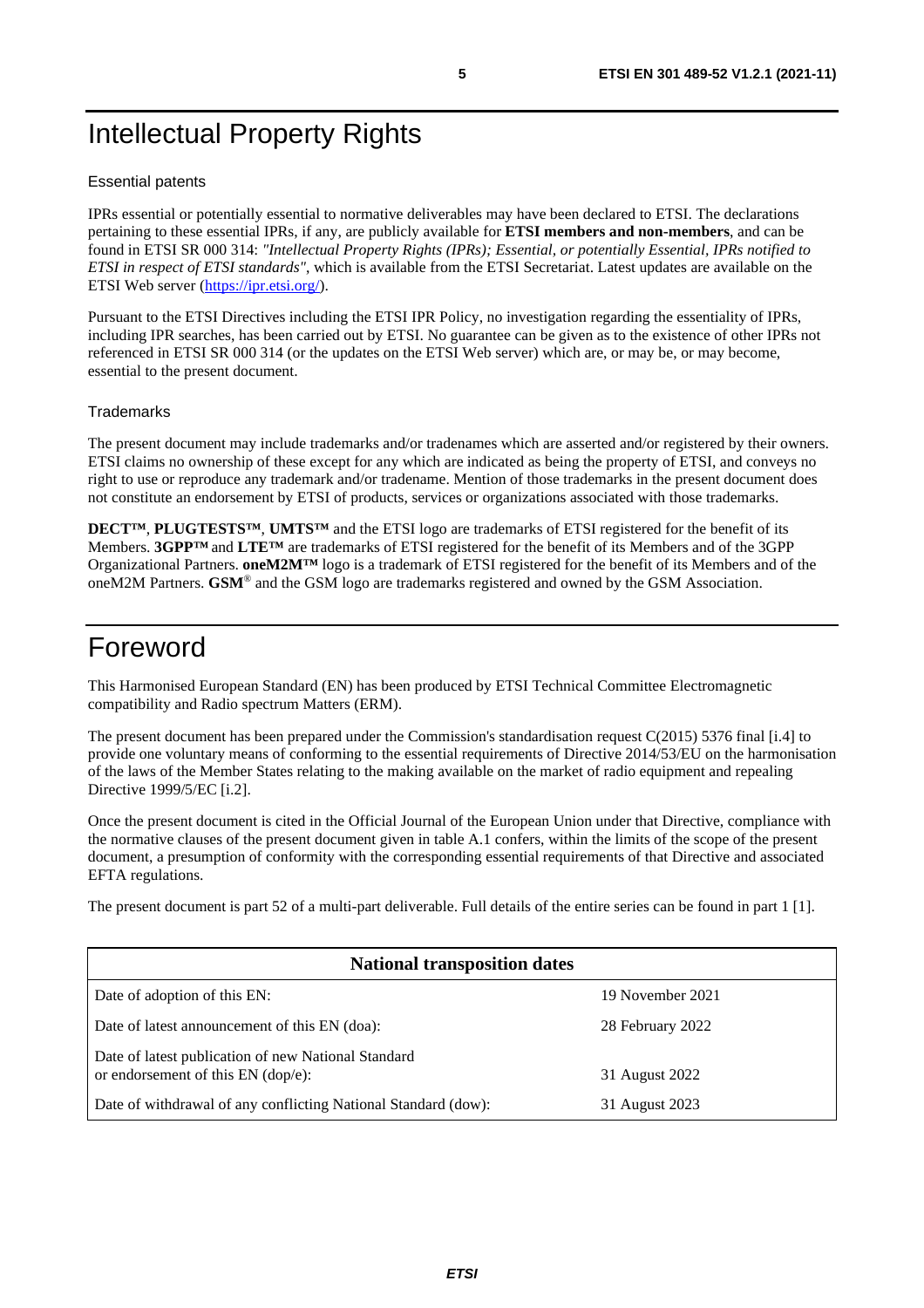# <span id="page-5-0"></span>Modal verbs terminology

In the present document "**shall**", "**shall not**", "**should**", "**should not**", "**may**", "**need not**", "**will**", "**will not**", "**can**" and "**cannot**" are to be interpreted as described in clause 3.2 of the [ETSI Drafting Rules](https://portal.etsi.org/Services/editHelp!/Howtostart/ETSIDraftingRules.aspx) (Verbal forms for the expression of provisions).

"**must**" and "**must not**" are **NOT** allowed in ETSI deliverables except when used in direct citation.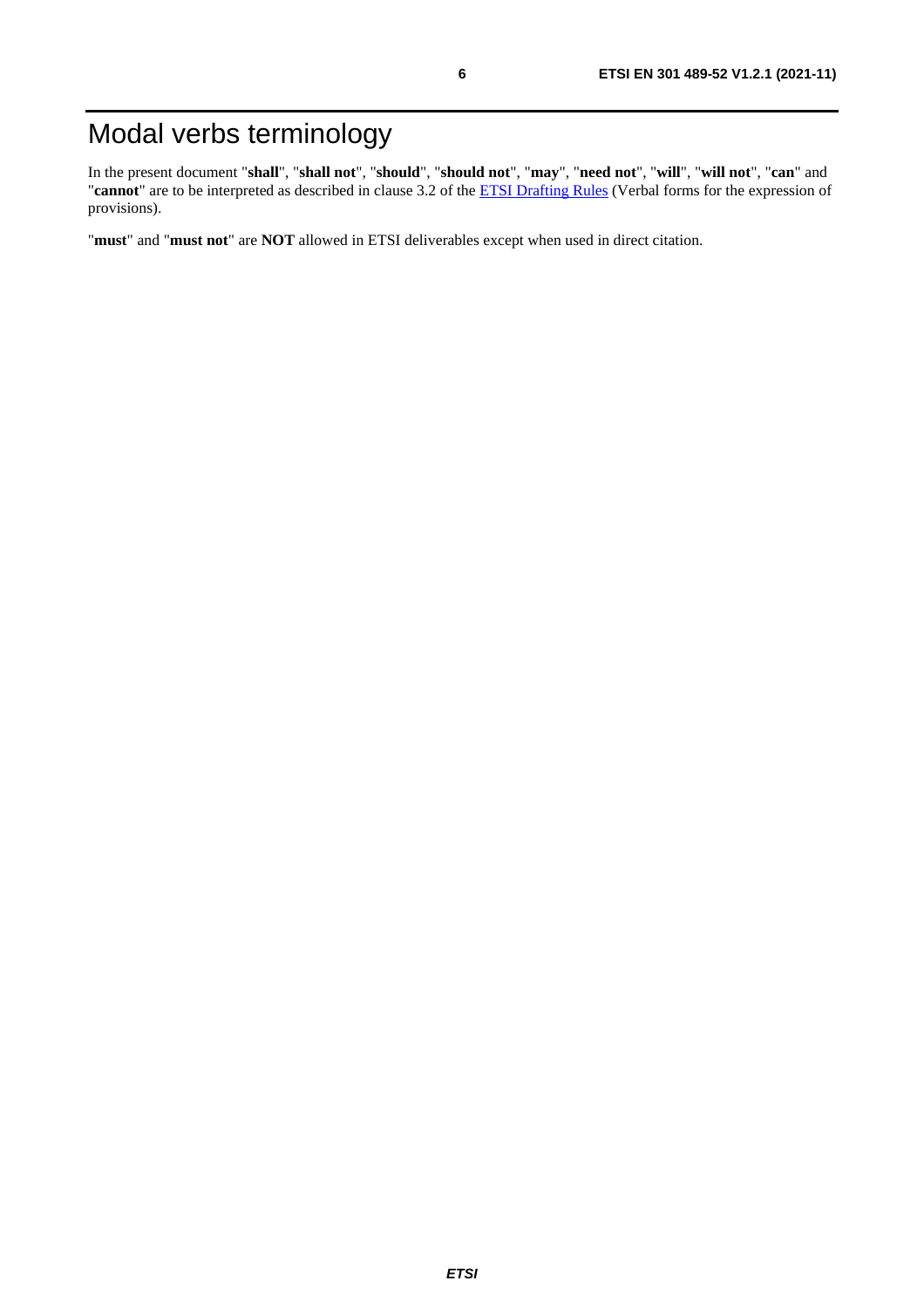# <span id="page-6-0"></span>1 Scope

The present document specifies the applicable test conditions, performance assessment, and performance criteria for Cellular Communication User Equipment (UE), including Customer Premise Equipment (CPE), Set Top Box (STB) containing cellular communication technologies, and the associated ancillary equipment in respect of ElectroMagnetic Compatibility (EMC) for equipment utilizing the technologies in table 1.

**Table 1: Technologies User Equipment (UE) radio and ancillary equipment Cellular Communication** 

| <b>Cellular Mobile Communication</b><br>Technology            | <b>Technology</b><br><b>Generation</b> | <b>Standard Set</b>                       | <b>ETSI Standard</b>                              |
|---------------------------------------------------------------|----------------------------------------|-------------------------------------------|---------------------------------------------------|
| Global System for Mobile<br>communications (GSM)              | 2G/3G                                  | IMT-2000 SC single carrier                | ETSI EN 301 511 [i.9]                             |
| CDMA Multi-Carrier (cdma2000)                                 | 2G/3G                                  | IIS-95/CDMA2000 - IMT-MC<br>multi carrier | ETSI EN 301 908-4 [i.10]                          |
| CDMA Direct Spread (UTRA FDD)                                 | 3G                                     | IMT-2000 Direct Spread                    | ETSI EN 301 908-2 [i.11]                          |
| <b>Evolved Universal Terrestrial Radio</b><br>Access (E-UTRA) | 4G                                     | <b>IMT-advanced</b>                       | ETSI EN 301 908-13 [i.12]                         |
| New Radio (NR)                                                | 5G                                     | <b>IMT-2020</b>                           | ETSI TS 138 521-1 [15],<br>ETSI TS 138 521-3 [16] |

Technical specifications related to the antenna port of radio equipment and radiated emissions from the enclosure port of radio equipment and combinations of radio and associated ancillary equipment are not included in the present document. Such technical specifications are normally found in the relevant product standards for the effective use of the radio spectrum.

- NOTE 1: The relationship between the present document and essential requirements of article 3.1(b) of Directive 2014/53/EU [\[i.2](#page-8-0)] is given in annex A.
- NOTE 2: The present document does not cover the radio base stations as specified in ETSI EN 301 489-50 [\[i.13](#page-8-0)].

# 2 References

### 2.1 Normative references

References are either specific (identified by date of publication and/or edition number or version number) or non-specific. For specific references, only the cited version applies. For non-specific references, the latest version of the referenced document (including any amendments) applies.

Referenced documents which are not found to be publicly available in the expected location might be found at <https://docbox.etsi.org/Reference/>.

NOTE: While any hyperlinks included in this clause were valid at the time of publication, ETSI cannot guarantee their long term validity.

The following referenced documents are necessary for the application of the present document.

- [1] ETSI EN 301 489-1 (V2.2.3) (11-2019): "ElectroMagnetic Compatibility (EMC) standard for radio equipment and services; Part 1: Common technical requirements; Harmonised Standard for ElectroMagnetic Compatibility".
- [2] ETSI TS 134 108 (V15.2.0) (10-2019): "Universal Mobile Telecommunications System (UMTS); LTE; Common test environments for User Equipment (UE); Conformance testing (3GPP TS 34.108 version 15.2.0 Release 15)".
- [3] ETSI TS 125 101 (V16.1.0) (11-2020): "Universal Mobile Telecommunications System (UMTS); User Equipment (UE) radio transmission and reception (FDD) (3GPP TS 25.101 version 16.1.0 Release 16)".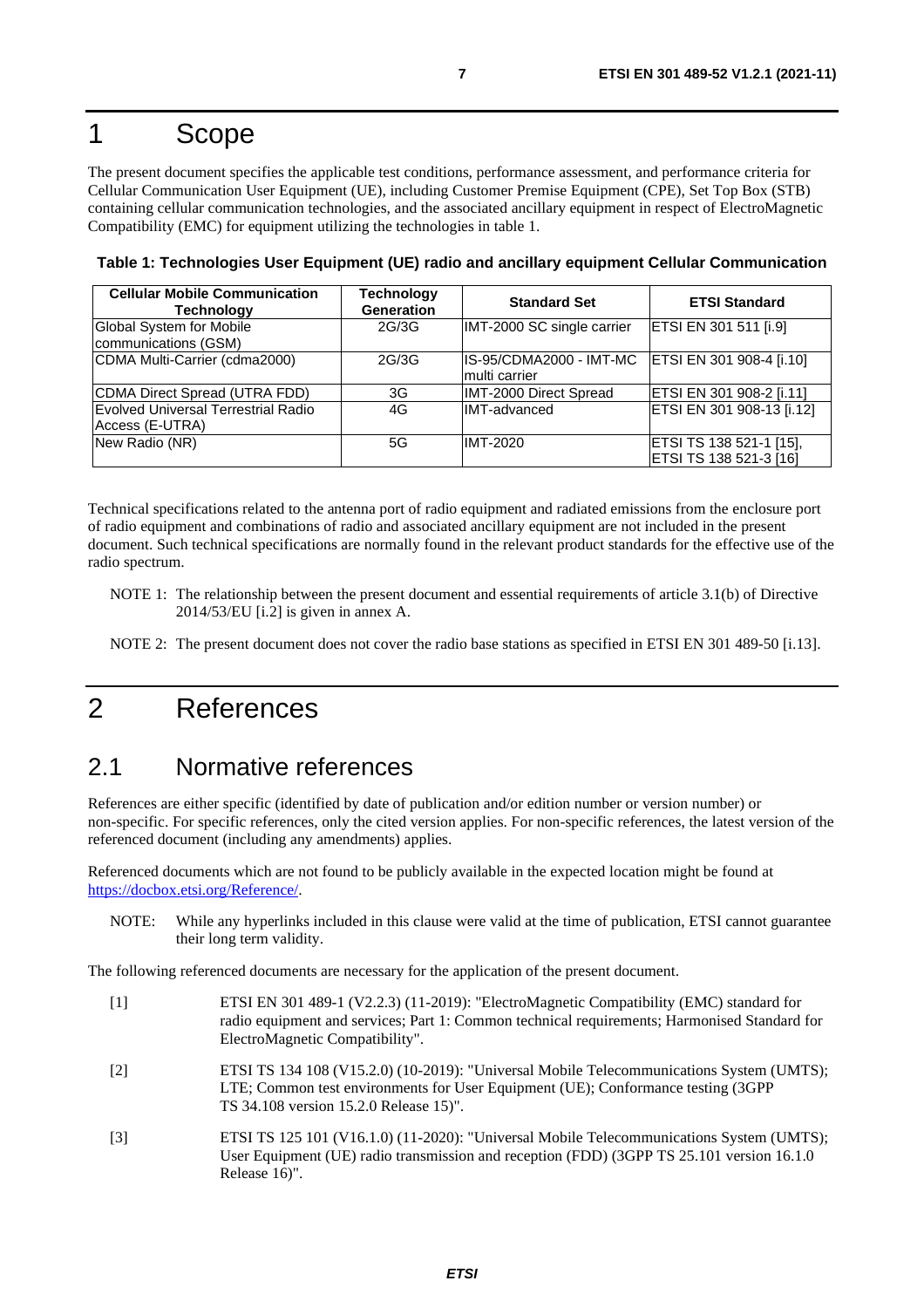- <span id="page-7-0"></span>[4] ETSI TS 134 109 (V16.0.0) (07-2020): "Universal Mobile Telecommunications System (UMTS); Terminal logical test interface; Special conformance testing functions (3GPP TS 34.109 version 16.0.0 Release 16)".
- [5] ETSI EN 300 296-1 (V1.4.1) (08-2013): "Electromagnetic compatibility and Radio spectrum Matters (ERM); Land Mobile Service: Radio equipment using integral antennas intended primarily for analogue speech; Part 1: Technical characteristics and methods of measurement".
- [6] Recommendation ITU-T P.64 (06/2019): "Determination of sensitivity/frequency characteristics of local telephone systems".
- [7] Recommendation ITU-T P.76 (11/1988): "Determination of loudness ratings; fundamental principles".
- [8] ETSI TS 125 102 (V16.0.0) (08-2020): "Universal Mobile Telecommunications System (UMTS); User Equipment (UE) radio transmission and reception (TDD) (3GPP TS 25.102 version 16.0.0 Release 16)".
- [9] ETSI TS 136 101 (V14.18.0) (05-2021): "LTE; Evolved Universal Terrestrial Radio Access (E-UTRA); User Equipment (UE) radio transmission and reception (3GPP TS 36.101 version 14.18.0 Release 14)".
- [10] ETSI TS 136 508 (V16.8.0) (06-2021): "LTE; Evolved Universal Terrestrial Radio Access (E-UTRA) and Evolved Packet Core (EPC); Common test environments for User Equipment (UE) conformance testing (3GPP TS 36.508 version 16.8.0 Release 16)".
- [11] ETSI TS 136 509 (V16.0.0) (05-2021): "LTE; Evolved Universal Terrestrial Radio Access (E-UTRA) and Evolved Packet Core (EPC); Special conformance testing functions for User Equipment (UE) (3GPP TS 36.509 version 16.0.0 Release 16)".
- [12] ETSI TS 136 521-1 (V16.8.1) (06-2021): "LTE; Evolved Universal Terrestrial Radio Access (E-UTRA); User Equipment (UE) conformance specification; Radio transmission and reception; Part 1: Conformance testing (3GPP TS 36.521-1 version 16.8.1 Release 16)".
- [13] ETSI TS 138 508-1 (V16.7.0) (06-2021): "5G; 5GS; User Equipment (UE) conformance specification; Part 1: Common test environment (3GPP TS 38.508-1 version 16.7.0 Release 16)".
- [14] ETSI TS 138 101-1 (V16.7.0) (05-2021): "5G; NR; User Equipment (UE) radio transmission and reception; Part 1: Range 1 Standalone (3GPP TS 38.101-1 version 16.7.0 Release 16)".
- [15] ETSI TS 138 521-1 (V16.6.0) (02-2021): "5G; NR; User Equipment (UE) conformance specification; Radio transmission and reception; Part 1: Range 1 standalone (3GPP TS 38.521-1 version 16.6.0 Release 16)".
- [16] ETSI TS 138 521-3 (V16.5.0) (11-2020): "5G; NR; User Equipment (UE) conformance specification; Radio transmission and reception; Part 3: Range 1 and Range 2 Interworking operation with other radios (3GPP TS 38.521-3 version 16.5.0 Release 16)".
- [17] EN 55035:2017 + A11:2020: "Electromagnetic compatibility of multimedia equipment Immunity requirements" (produced by CENELEC).
- [18] ETSI TS 100 910 (V8.20.0): "Digital cellular telecommunications system (Phase 2+); Radio Transmission and Reception (3GPP TS 05.05 version 8.20.0 Release 1999)".
- [19] Void.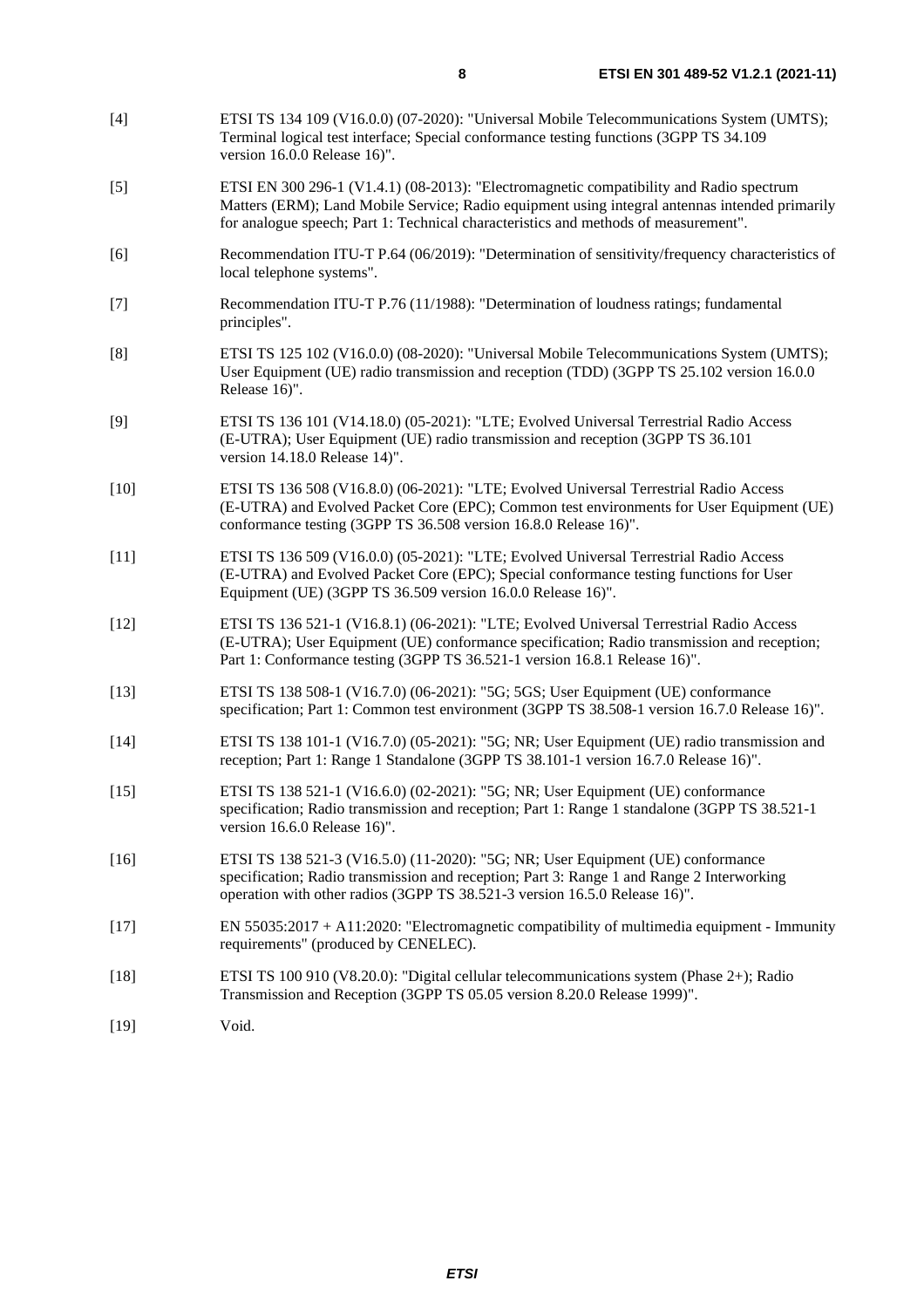### <span id="page-8-0"></span>2.2 Informative references

References are either specific (identified by date of publication and/or edition number or version number) or non-specific. For specific references, only the cited version applies. For non-specific references, the latest version of the referenced document (including any amendments) applies.

NOTE: While any hyperlinks included in this clause were valid at the time of publication, ETSI cannot guarantee their long term validity.

The following referenced documents are not necessary for the application of the present document but they assist the user with regard to a particular subject area.

- [i.1] ETSI TR 121 905 (V15.1.0): "Digital cellular telecommunications system (Phase 2+) (GSM); Universal Mobile Telecommunications System (UMTS); LTE; Vocabulary for 3GPP Specifications (3GPP TR 21.905 version 15.1.0 Release 15)".
- [i.2] Directive 2014/53/EU of the European Parliament and of the Council of 16 April 2014 on the harmonisation of the laws of the Member States relating to the making available on the market of radio equipment and repealing Directive 1999/5/EC.
- [i.3] ETSI TR 125 990 (V3.0.0): "Universal Mobile Telecommunications System (UMTS); Vocabulary (3G TR 25.990 version 3.0.0 Release 1999)".
- [i.4] Commission Implementing Decision C (2015) 5376 final of 4.8.2015 on a standardisation request to the European Committee for Electrotechnical Standardisation and to the European Telecommunications Standards Institute as regards radio equipment in support of Directive 2014/53/EU of the European Parliament and of the Council.
- [i.5] ETSI GTS 05.08 (V3.8.0) (01-1995): "European digital cellular telecommunications system (Phase 1); Radio Subsystem Link Control (GSM 05.08)".
- NOTE: The technical content of ETSI I-ETS 300 034-1 has been transferred into ETSI GTS 05.08 (V3.8.0).
- [i.6] ETSI GTS 05.08-DCS (V3.0.0) (01-1995): "European digital cellular telecommunications system (Phase 1); Radio Subsystem Link Control; (GSM 05.08 - DCS-1800)".
- NOTE: The technical content of ETSI I-ETS 300 034-2 has been transferred into ETSI GTS 05.08-DCS (V3.0.0).
- [i.7] ETSI ETS 300 578 (Edition 13) (03-1999): "Digital cellular telecommunications system (Phase 2) (GSM); Radio subsystem link control (GSM 05.08 version 4.22.1)".
- [i.8] Void.
- [i.9] ETSI EN 301 511 (V12.5.1) (03-2017): "Global System for Mobile communications (GSM); Mobile Stations (MS) equipment; Harmonised Standard covering the essential requirements of article 3.2 of Directive 2014/53/EU".
- [i.10] ETSI EN 301 908-4 (V6.2.1) (06-2013): "IMT cellular networks; Harmonized EN covering the essential requirements of article 3.2 of the R&TTE Directive; Part 4: CDMA Multi-Carrier (cdma2000) User Equipment (UE)".
- [i.11] ETSI EN 301 908-2 (V11.1.2) (08-2017): "IMT cellular networks; Harmonised Standard covering the essential requirements of article 3.2 of Directive 2014/53/EU; Part 2: CDMA Direct Spread (UTRA FDD) User Equipment (UE)".
- [i.12] ETSI EN 301 908-13 (V11.1.2) (07-2017): "IMT cellular networks; Harmonised Standard covering the essential requirements of article 3.2 of Directive 2014/53/EU; Part 13: Evolved Universal Terrestrial Radio Access (E-UTRA) User Equipment (UE)".
- [i.13] ETSI EN 301 489-50 (V2.2.1) (04-2019): "ElectroMagnetic Compatibility (EMC) standard for radio equipment and services; Part 50: Specific conditions for Cellular Communication Base Station (BS), repeater and ancillary equipment; Harmonised Standard covering the essential requirements of article 3.1(b) of Directive 2014/53/EU".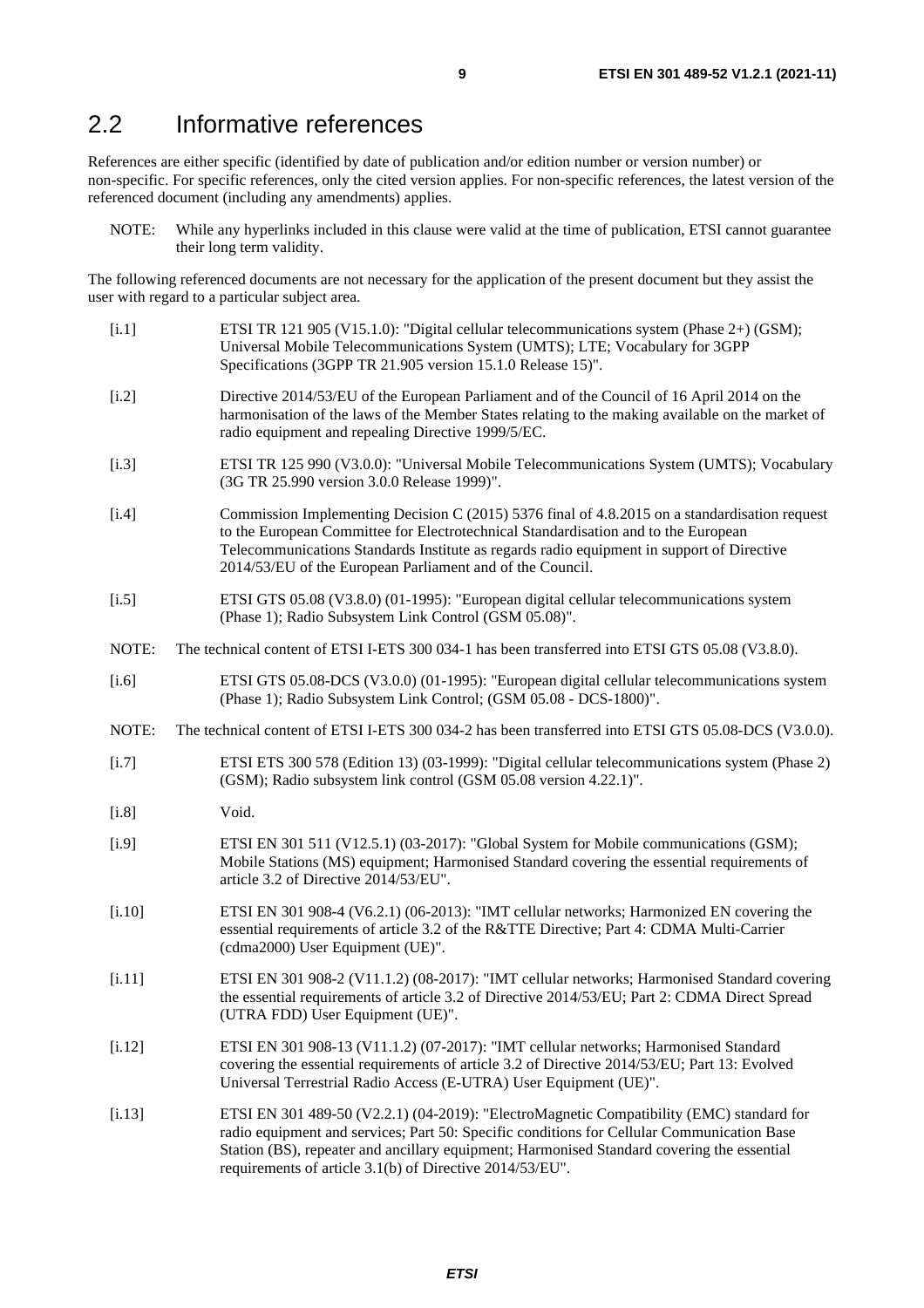# <span id="page-9-0"></span>3 Definition of terms, symbols and abbreviations

### 3.1 Terms

For the purposes of the present document, the terms given in ETSI EN 301 489-1 [\[1](#page-6-0)] and the following apply:

**ancillary equipment:** electrical or electronic equipment, that is intended to be used with a receiver or transmitter

NOTE 1: It is considered as an ancillary equipment if:

- the equipment is intended for use with a receiver or transmitter to provide additional operational and/or control features to the radio equipment (e.g. to extend control to another position or location);
- the ancillary equipment cannot be used without being connected to radio equipment to provide user functions independently of a receiver or transmitter; and
- the receiver or transmitter, to which it is connected, is capable of providing some intended operation such as transmitting and/or receiving without the ancillary equipment (i.e. it is not a sub-unit of the main equipment essential to the main equipment basic functions).
- NOTE 2: An example of ancillary equipment would be a docking station for radio equipment whose interface is dedicated to a particular product or range of products.

**bearer:** information transmission path of defined characteristics for transfer of user data or predefined test data

**camped on a cell:** UE is in idle mode and has completed the cell selection/reselection process and has chosen a cell

- NOTE 1: The UE monitors system information and (in most cases) paging information.
- NOTE 2: The services may be limited and the PLMN may not be aware of the existence of the UE within the chosen cell.

**channel bandwidth:** RF bandwidth supporting a single E-UTRA RF carrier with the transmission bandwidth configured in the uplink or downlink of a cell

NOTE: The channel bandwidth is measured in MHz and is used as a reference for transmitter and receiver RF requirements.

**critical stored data:** data that is essential for an EUT to perform a primary function in accordance with that EUT's specification

NOTE: This may include data previously stored by the user.

**data application ancillary:** ancillary which provides, sends and/or receives data access to UMTS services via UE

**end-user data:** manufacturer defined data patterns for data transfer testing

NOTE: Represents EUT's typical user application data pattern (e.g. photo, video, text file, message) in its characteristics.

**fixed equipment:** equipment intended for use in a fixed location and fitted with one or more antennas

NOTE: The equipment may be fitted with either antenna socket(s) or integral antenna(s) or both.

#### **idle mode:**

- For UTRA/EUTRA equipment: state of User Equipment (UE) when switched on but with no Radio Resource Control (RRC) connection.
- For GSM: mode of operation of a receiver or a transceiver, where the Equipment Under Test (EUT) is powered, available for service and available to respond to a request to set up a call.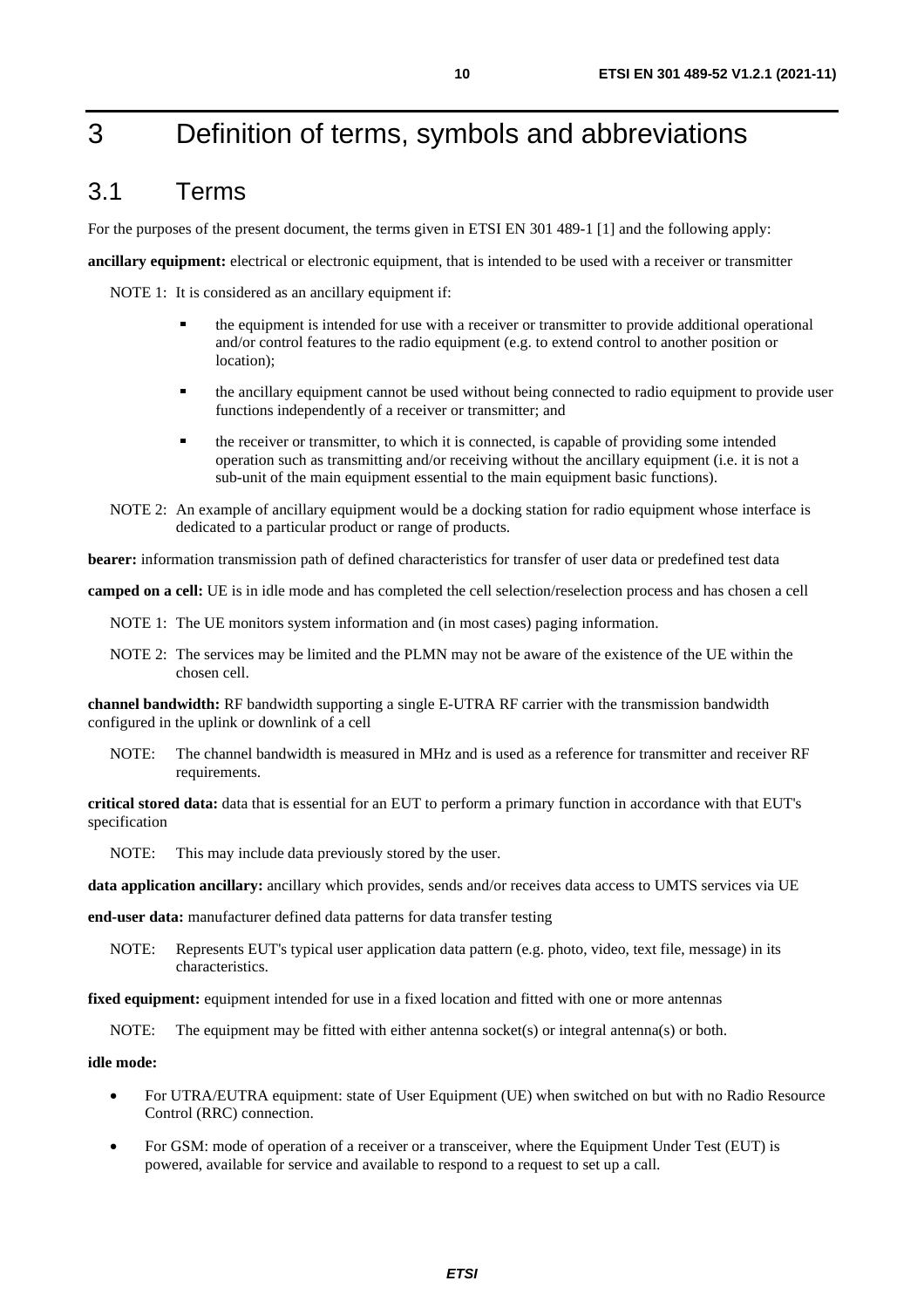• NR equipment: state of User Equipment (UE) when switched on but with no Radio Resource Control (RRC) connection.

**International Mobile Telecommunications 2000 (IMT-2000):** third generation mobile systems which provide access, by means of one or more radio links, to a wide range of telecommunications services supported by the fixed telecommunication networks (e.g. PSTN, ISDN or IP) and to other services which are specific to mobile users

**License Assisted Access (LAA):** LTE based base station operating in unlicensed frequency spectrum

**maximum average power:** average transmitter output power obtained over any specified time interval, including periods with no transmission, when the transmit time slots are at the maximum power setting

**maximum throughput:** maximum achievable throughput for a reference measurement channel

**NB-IoT guard band operation:** operation of NB-IOT guard band utilizing the unused resource block(s) within an E-UTRA carrier's guard-band

**NB-IoT In-band operation:** operation of NB-IOT in-band utilizing the resource block(s) within a normal E-UTRA carrier

**NB-IoT standalone operation:** operation of NB-IOT standalone utilizing its own spectrum, for example the spectrum currently being used by GERAN systems as a replacement of one or more GSM carriers, as well as scattered spectrum for potential IoT deployment

**necessary bandwidth:** for a given class of emission, the width of the frequency band which is just sufficient to ensure the transmission of information at the rate and with the quality required under specified conditions

**portable equipment:** radio equipment intended for portable use and powered by integral batteries or battery

NOTE: Devices will typically be handheld.

**RXQUAL:** measure of the received signal quality, which is generated by the mobile or portable equipment, for use as a criterion in the Radio Frequency (RF) power control and handover processes

NOTE: For more information, see:

- ETSI GTS 05.08 [\[i.5\]](#page-8-0), clause 8.2 for Phase 1 GSM 900 equipment;<br>ETSI GTS 05.08 DCS [i.6], clause 8.2 for Phase 1 GSM 1800 equip
- ETSI GTS 05.08-DCS [[i.6](#page-8-0)], clause 8.2 for Phase 1 GSM 1800 equipment;<br>ETSI ETS 300.578 [i.7], clause 8.2 for Phase 2 GSM 000 or Phase 2 GSM
- ETSI ETS 300 578 [\[i.7](#page-8-0)], clause 8.2 for Phase 2 GSM 900 or Phase 2 GSM 1800 equipment;
- ETSI TS 100 910 [[18\]](#page-7-0) clause 8.2 for Phase 2+ GSM 900 or Phase 2+ GSM 1800 equipment.

**throughput:** number of payload bits successfully received per second for a reference measurement channel in a specified reference condition

**traffic mode:** state of User Equipment (UE) when switched on and with Radio Resource Control (RRC) connection established

**Universal Terrestrial Radio Access (UTRA):** radio access network of the telecommunications system, incorporating mobile cellular and other functionality, which is the subject of specifications produced by 3GPP

**User Equipment (UE):** entity capable of accessing a set of cellular services via one or more radio interfaces

NOTE: This entity may be stationary or in motion within the cellular service area while accessing the Cellular services, and may simultaneously serve one or more users.

**vehicular equipment:** radio equipment intended for installation and use in a vehicle, and powered by the main battery of the vehicle

**voice call function:** establishment and use of a complete connection for voice communication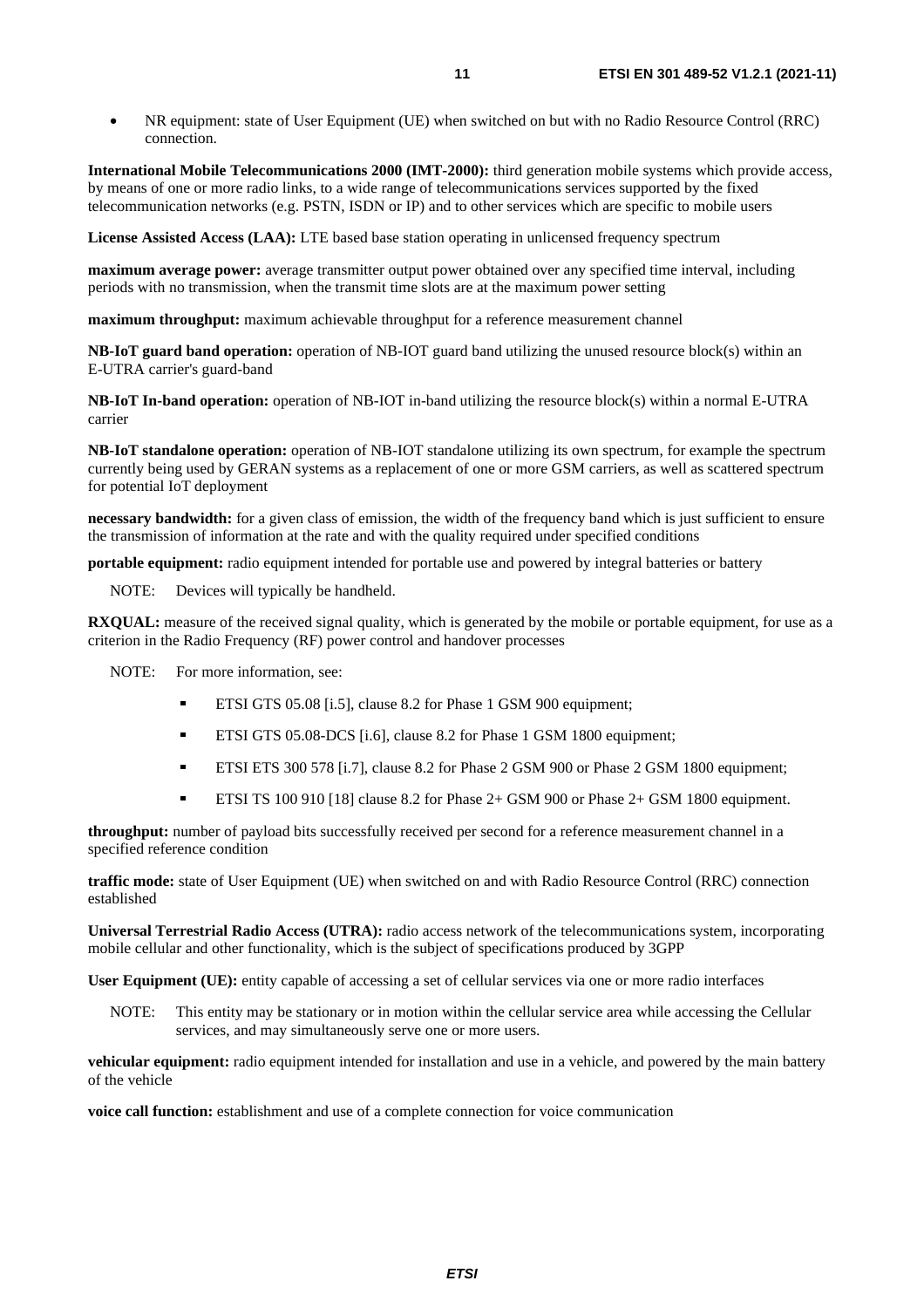# <span id="page-11-0"></span>3.2 Symbols

For the purposes of the present document, the following symbols apply:

- TR Transient phenomena applied to Receivers<br>TT Transient phenomena applied to Transmitte
	- Transient phenomena applied to Transmitters

# 3.3 Abbreviations

For the purposes of the present document, the following abbreviations apply:

NOTE: Refer to Terminology specifications ETSI TR 121 905 [\[i.1](#page-8-0)] and ETSI TR 125 990 [\[i.3](#page-8-0)] for further details.

| AC              | <b>Alternating Current</b>                           |
|-----------------|------------------------------------------------------|
| <b>BER</b>      | <b>Bit Error Ratio</b>                               |
| <b>BLER</b>     | <b>BLock Error Ratio</b>                             |
| BS              | <b>Base Station</b>                                  |
| BW              | <b>BandWidth</b>                                     |
| <b>CDMA</b>     | Code Division Multiple Access                        |
| <b>CPE</b>      | <b>Customer Premise Equipment</b>                    |
| <b>CR</b>       | Continuous phenomena applied to Receivers            |
| <b>CRC</b>      | <b>Cyclic Redundancy Check</b>                       |
| <b>CT</b>       | Continuous phenomena applied to Transmitters         |
| DC              | Direct Current                                       |
| DL              | Down Link (from BS to UE)                            |
| DRX             | Discontinuous Reception                              |
| <b>DTX</b>      | Discontinuous Transmission                           |
| EFTA            | European Free Trade Association                      |
| EMC             | ElectroMagnetic Compatibility                        |
| EN-DC           | E-UTRA-NR Dual Connectivity                          |
| <b>EUT</b>      | <b>Equipment Under Test</b>                          |
| E-UTRA          | <b>Evolved Universal Terrestrial Radio Access</b>    |
| <b>FDD</b>      | <b>Frequency Division Duplex</b>                     |
| FR1             | Frequency Range 1                                    |
| <b>GSM</b>      | Global System for Mobile communication               |
| <b>IMT-2000</b> | International Mobile Telecommunications 2000         |
| <b>IMT-MC</b>   | International Mobile Telecommunication-Multi Carrier |
| <b>LAA</b>      | <b>License Assisted Access</b>                       |
| LR              | <b>Location Registration</b>                         |
| MCG             | Master Cell Group                                    |
| Mcps            | Megachips per second                                 |
| <b>MRP</b>      | Mouth Reference Point (artificial head)              |
| МS              | <b>Mobile Station</b>                                |
| NB-IoT          | Narrow Band Internet of Things                       |
| NR.             | New Radio                                            |
| <b>NSA</b>      | Non-StandAlone                                       |
| PC              | Personal Computer                                    |
| <b>PLMN</b>     | <b>Public Land Mobile Network</b>                    |
| RF              | Radio Frequency                                      |
| <b>RRC</b>      | Radio Resource Control                               |
| <b>RXQUAL</b>   | Receiver QUALity                                     |
| SА              | StandAlone                                           |
| SC              | Single Carrier                                       |
| SCG             | Secondary Cell Group                                 |
| <b>SPL</b>      | Sound Pressure Level                                 |
| SS              | <b>System Simulator</b>                              |
| <b>STB</b>      | Set Top Box                                          |
| <b>TDD</b>      | <b>Time Division Duplex</b>                          |
| <b>UARFCN</b>   | UTRA Appropriate Radio Frequency Channel Number      |
| UE              | User Equipment                                       |
| UL              | Up Link (from UE to BS)                              |
|                 |                                                      |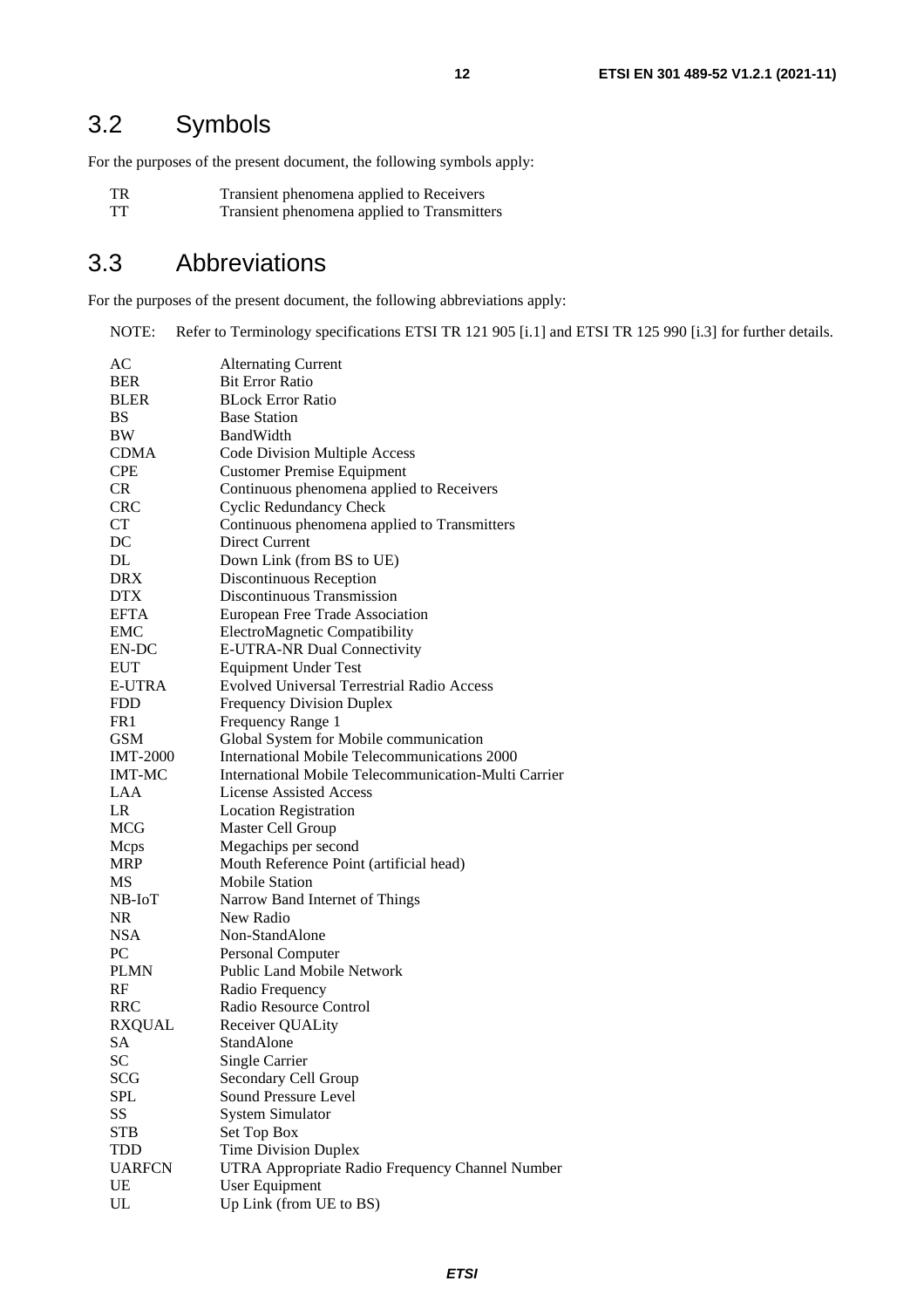<span id="page-12-0"></span>UTRA Universal Terrestrial Radio Access

# 4 Test conditions

### 4.1 General

The test conditions for user equipment are specified in the present document.

The test configuration and mode of operation shall represent the intended use and shall be recorded in the test report.

A communication link shall be set up with a suitable base station simulator (hereafter called "the test system").

### 4.2 Arrangements for test signals

### 4.2.0 General

The provisions of ETSI EN 301 489-1 [[1](#page-6-0)], clause 4.2 shall apply.

### 4.2.1 Reference Sensitivity Level

Within clause 4.2 there are very specific configuration requirements based upon the reference sensitivity levels for each radio technology. As an alternative to these specific requirements the following process may be used.

Configure the EUT with the relevant test case or defined parameters and where possible attempt to maximize the reference sensitivity level, for example with the appropriate modulation type or higher channel bandwidth. Establish a communication link then reduce the power until the monitored communication path is no longer stable (for example additional errors are occurring which are outside the limits defined in clause 6.1). Then increase the transmit power by 15 dB  $(\pm 3$ dB) to establish a stable communication link.

NOTE: The reference sensitivity levels are very specific to the modulation type, channel bandwidth and other defined radio parameters.

How the stable communication link was established shall be included within the test report.

### 4.2.2 Arrangements for test signals for GSM

The provisions of ETSI EN 301 489-1 [[1](#page-6-0)], clause 4.2 shall apply.

### 4.2.3 Arrangements for test signals for UTRA and E-UTRA

The provisions of ETSI EN 301 489-1 [[1](#page-6-0)], clause 4.2 shall apply. The test of the transmitter section and receiver section of the EUT may be carried out simultaneously to reduce test time.

When the EUT is required to be in the traffic mode, a call is set up according to the Generic call set-up procedure and the following conditions shall be met:

- for UTRA see clause 7.2.3 of ETSI TS 134 108 [\[2\]](#page-6-0) and annex A of ETSI TS 134 109 [\[4](#page-7-0)] Logical Test Interface for details regarding generic call set-up procedure and BER, BLER test loop scenarios;
- for E-UTRA see clause 4.5.1 of ETSI TS 136 508 [\[10](#page-7-0)] and clause 5.4 of ETSI TS 136 509 [\[11](#page-7-0)] for details regarding generic call set-up procedure and throughput test loop scenarios:
	- set and send continuously Up power control commands to the UE;
	- the DTX shall be disabled:
	- Inner Loop or Up Link Power Control shall be enabled;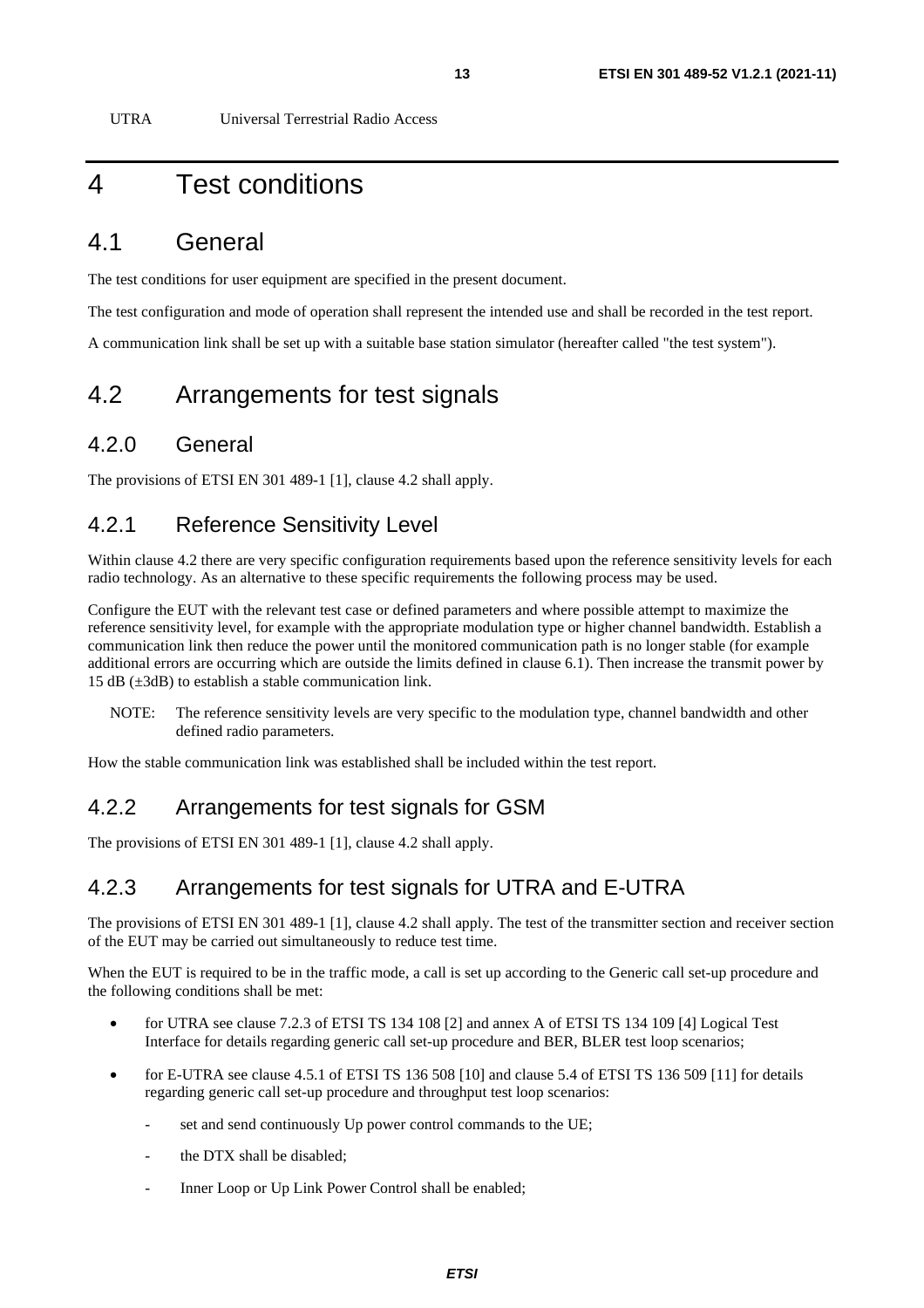- <span id="page-13-0"></span>• for UTRA the transmitting and/or receiving (UL/DL) bit rate for reference test channel shall be 12,2 kbit/s;
- E-UTRA the transmitting and/or receiving (UL/DL) bit rate for reference test channel shall be the reference measurement channel as specified in annex C in ETSI TS 136 101 [\[9](#page-7-0)] with parameters specified in tables 7.3.1-1 and 7.3.1-2 in ETSI TS 136 101 [\[9](#page-7-0)].

When the EUT is required to be in the idle mode the following conditions shall be met:

- UE shall be camped on a cell;
- UE shall perform Location Registration (LR) before the test, but not during the test;
- UE's neighbour cell list shall be empty;
- paging repetition period and DRX cycle shall be set to minimum (shortest possible time interval).

Adequate measures shall be taken to avoid the effect of immunity RF test signals on the measuring equipment.

### 4.2.4 Arrangements for test signals for NR

#### 4.2.4.1 General for NR

The provisions of ETSI EN 301 489-1 [[1](#page-6-0)], clause 4.2 shall apply. The test of the transmitter section and receiver section of the EUT may be carried out simultaneously to reduce test time.

Where the EUT is to be tested in the idle mode, the following conditions shall be met:

- UE shall be camped on a cell;
- UE shall perform Location Registration (LR) before the test, but not during the test;
- UE's neighbour cell list shall be empty;
- paging repetition period and DRX cycle shall be set to minimum (shortest possible time interval).

Adequate measures shall be taken to avoid the effect of immunity RF test signals on the measuring equipment.

#### 4.2.4.2 NR FR1 SA

When the EUT is required to be in the traffic mode, a call is set up according to the Generic call set-up procedure and the following conditions shall be followed:

- 1) Connect the SS to the UE conducted or over the air interface.
- 2) The parameter settings for the cell are set up according to ETSI TS 138 508-1 [\[13](#page-7-0)], clause 4.4.3.
- 3) Downlink signals are initially set up according to ETSI TS 138 521-1 [\[15](#page-7-0)], clauses C.0, C.1, C.2 and C.3.1, and uplink signals according to clauses G.0, G.1, G.2 and G.3.1.
- 4) The UL and Reference Measurement Channel is set according to ETSI TS 138 521-1 [[15](#page-7-0)], tables 7.3.2.4.1-1, 7.3.2.4.1-2 and 7.3.2.4.1-3.
- 5) Propagation conditions are set according to ETSI TS 138 521-1 [\[15](#page-7-0)], clause B.0.
- 6) Ensure the UE is in State RRC\_CONNECTED with generic procedure parameters Connectivity *NR*, Connected without release *On,* Test Mode *On* and Test Loop Function *On* according to ETSI TS 138 508-1 [\[13](#page-7-0)], clause 4.5. Message contents are defined in ETSI TS 138 521-1 [[15\]](#page-7-0), clause 7.3.2.4.3*.*

#### 4.2.4.3 NR FR1 NSA

When the EUT is required to be in the traffic mode, a call is set up according to the Generic call set-up procedure and the following conditions shall be followed:

1) Connect the SS to the UE conducted or over the air interface.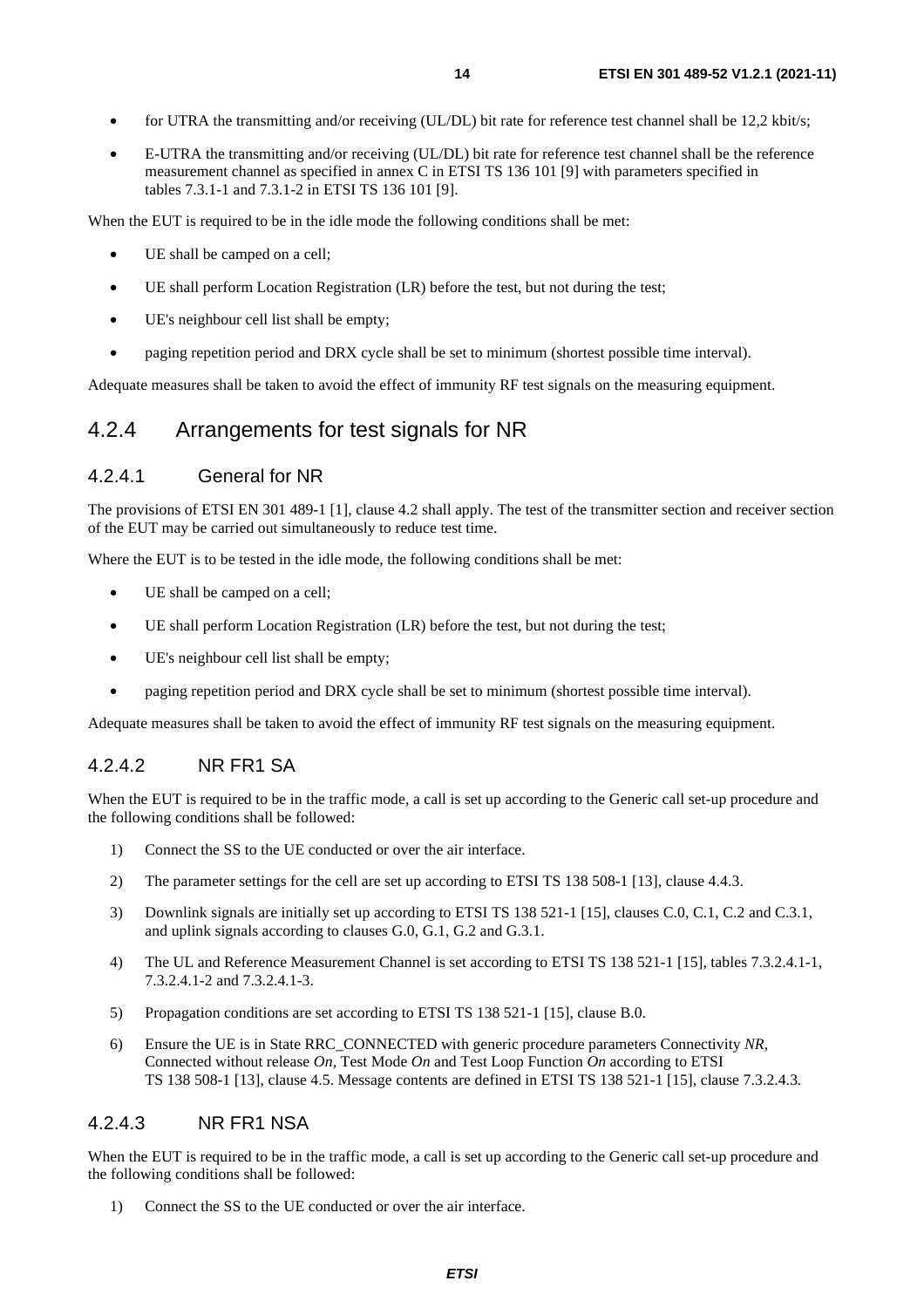- <span id="page-14-0"></span>2) The parameter settings for NR cell are set up according to ETSI TS 138 508-1 [\[13](#page-7-0)], clause 4.4.3.
- 3) The parameter settings for E-UTRA cell are set up according to ETSI TS 136 508 [\[10](#page-7-0)], clause 4.4.3.
- 4) NR downlink signals are initially set up according to clauses C.0, C.1, C.2, C.3.1 and uplink signals according to clauses G.0, G.1, G.2 and G.3.1 of ETSI TS 138 521-1 [\[15\]](#page-7-0).
- 5) E-UTRA downlink signals are initially set up according to clauses C0, C.1 and C.3.0 and uplink signals according to clauses H.1 and H.3.0 of ETSI TS 136 521-1 [\[12](#page-7-0)].
- 6) The UL Reference Measurement channels for NR are set according to tables 7.3.2.4.1-1, 7.3.2.4.1-2 and 7.3.2.4.1-3 of ETSI TS 138 521-1 [\[15\]](#page-7-0).
- 7) The UL Reference Measurement channels for E-UTRA are set according to tables 7.3.4.1-1 and 7.3.4.1-2 of ETSI TS 136 521-1 [[12\]](#page-7-0).
- 8) NR propagation conditions are set according to clause B.0 of ETSI TS 138 521-1 [\[15](#page-7-0)].
- 9) E-UTRA propagation conditions are set according to clause B.0 of ETSI TS 136 521-1 [\[12](#page-7-0)].
- 10) Ensure the UE is in state RRC\_CONNECTED with generic procedure parameters *Connectivity* EN-DC, DC bearer MCG and SCG, Connected without release *On* according to ETSI TS 138 508-1 [[13\]](#page-7-0), clause 4.5. Message contents are defined in ETSI TS 138 521-3 [\[16\]](#page-7-0), clause 7.3B.2.1.4.3.
- 11) The UL Reference Measurement channels configurations for exceptional cases are set according to ETSI TS 138 521-3 [\[16](#page-7-0)], table 7.3B.2.1.4.1-1.

### 4.2.5 Arrangements for test signals at the output of transmitters

The provisions of ETSI EN 301 489-1 [[1](#page-6-0)], clause 4.2.2 shall apply.

### 4.2.6 Arrangements for test signals at the input of receivers

#### 4.2.6.1 General

The provisions of ETSI EN 301 489-1 [[1](#page-6-0)], clause 4.2.3 shall apply with the following modifications:

• For conducted testing, the wanted RF signal level of the EUT at the input of the receiver on the test shall be set to 15 dB  $(\pm 3$  dB) above the reference sensitivity level using the method defined in clause 4.2.1 to ensure that it operates within its dynamic range.

#### 4.2.6.2 Arrangements for test signals at the input of GSM receivers

To establish a stable communication link, either the method defined in clause 4.2.1 shall be used or the wanted RF input signal level shall be set to 15 dB ( $\pm$ 3 dB) above the reference sensitivity level as defined in ETSI TS 100 910 [[18](#page-7-0)]. clause 6.2.

#### 4.2.6.3 Arrangements for test signals at the input of UTRA and E-UTRA receivers

For over the air testing, to establish a stable communication link, either the method defined in clause 4.2.1 shall be used or the wanted RF signal level at the input of the EUT shall be set to 15 dB  $(\pm 3$  dB) above the reference sensitivity level defined in one of the following references:

- a) ETSI TS 125 101 [\[3\]](#page-6-0), clause 7.3 for FDD UTRA;
- b) ETSI TS 125 102 [\[8\]](#page-7-0), clause 7.3 for TDD UTRA;
- c) ETSI TS 136 101 [\[9\]](#page-7-0), annex C for E-UTRA.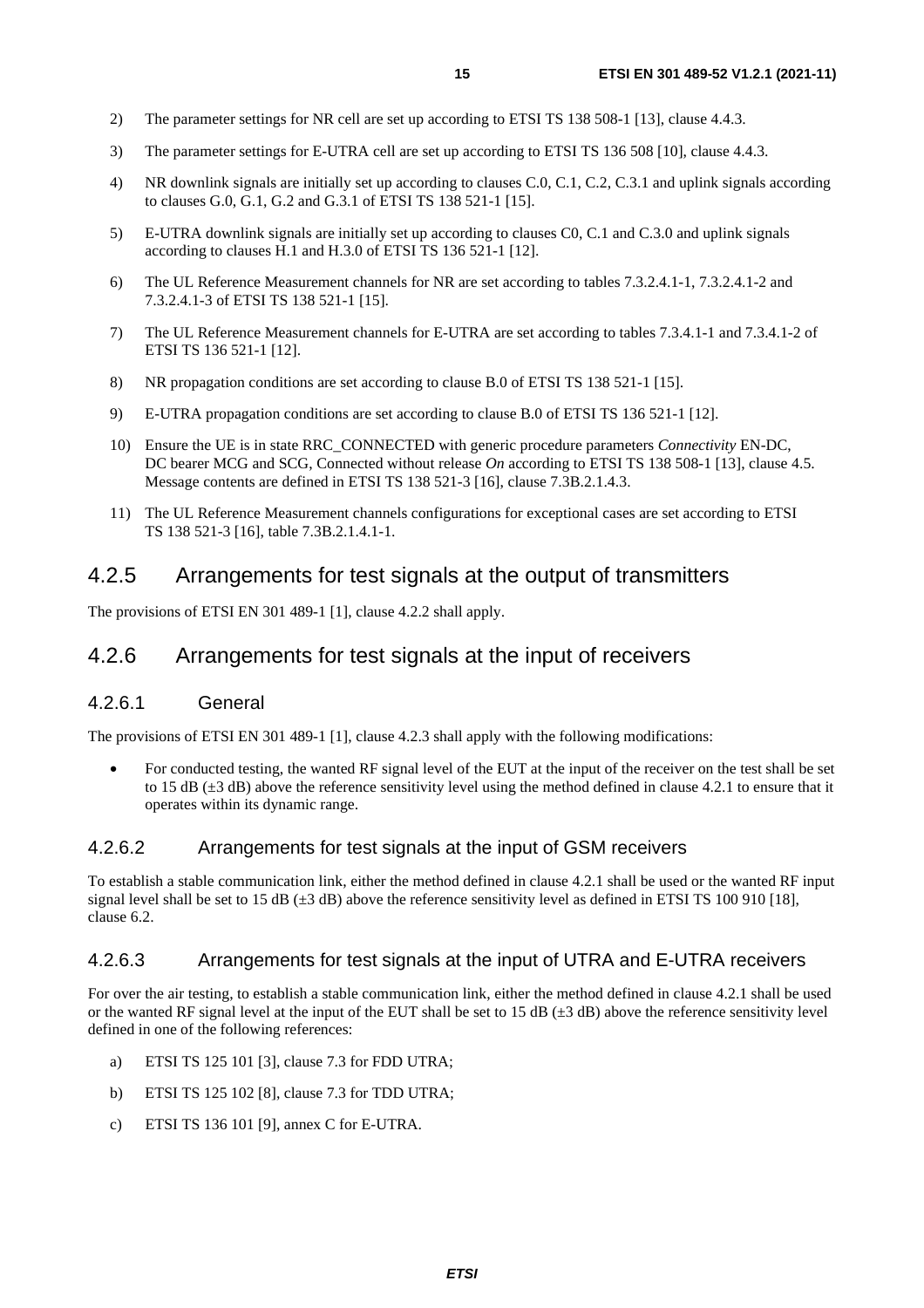#### <span id="page-15-0"></span>4.2.6.4 Arrangements for test signals at the input of E-UTRA with LAA

- To establish a stable communication link, either the method defined in clause 4.2.1 shall be used or the wanted signal shall be set to 15 dB  $(\pm 3$  dB) above the reference sensitivity level as defined in clause 7.3 of ETSI TS 136 521-1 [\[12](#page-7-0)].
- The normal test modulation should be a bearer with the characteristics shown in ETSI TS 136 521-1 [\[12](#page-7-0)], annex A.

#### 4.2.6.5 Arrangements for test signals at the input of E-UTRA with in band or guard band NB-IoT, Standalone NB-IoT

- To establish a stable communication link, either the method defined in clause 4.2.1 shall be used or the wanted signal level shall be set to 15 dB ( $\pm$ 3 dB) above the reference sensitivity level as defined in ETSI TS 136 521-1 [\[12](#page-7-0)], clause 7.3F.1.4.
- The normal test modulation should be a bearer with the characteristics shown in ETSI TS 136 521-1 [\[12](#page-7-0)], annex A.

#### 4.2.6.6 Arrangements for test signals at the input of NR receivers

For over the air testing, to establish a stable communication link, either the method defined in clause 4.2.1 shall be used or the wanted RF signal level at the input of the EUT shall be set to 15 dB  $(\pm 3$  dB) above the reference sensitivity level as defined in clause 7.3 of ETSI TS 138 521-1 [\[15](#page-7-0)].

### 4.3 Exclusion bands

### 4.3.1 GSM Transmitter exclusion band

The exclusion band for transmitters and transmitter sections of transceivers is the band of frequencies over which no immunity tests with radiated RF are made.

The exclusion band for transmitters is as defined in clause 4.3.2.2 of ETSI EN 301 489-1 [\[1](#page-6-0)], 250 % of the channel width either side of the nominal operating frequency of the transmitter.

### 4.3.2 GSM Receiver exclusion band

The exclusion band for receivers and receiver sections of transceivers is the band of frequencies over which no immunity tests with radiated RF are made as defined in clause 4.3.3 of ETSI EN 301 489-1 [\[1](#page-6-0)] where n = 1 and Channel Width is 200 kHz.

### 4.3.3 UTRA and E-UTRA Transmitter exclusion band

#### 4.3.3.1 UTRA

The frequency bands including in band emissions and out of band emissions are covered by the RF spectral mask specification and need no further consideration.

For the purpose of EMC specifications there shall be a transmitter exclusion band as defined in clause 4.3.2.2 of ETSI EN 301 489-1 [\[1](#page-6-0)].

#### 4.3.3.2 E-UTRA

For the purpose of EMC specifications there shall be a transmitter exclusion band as defined in clause 4.3.2.2 of ETSI EN 301 489-1 [\[1](#page-6-0)] where BW Channel is the channel bandwidth as defined in clause 5.6 of ETSI TS 136 101 [[9](#page-7-0)].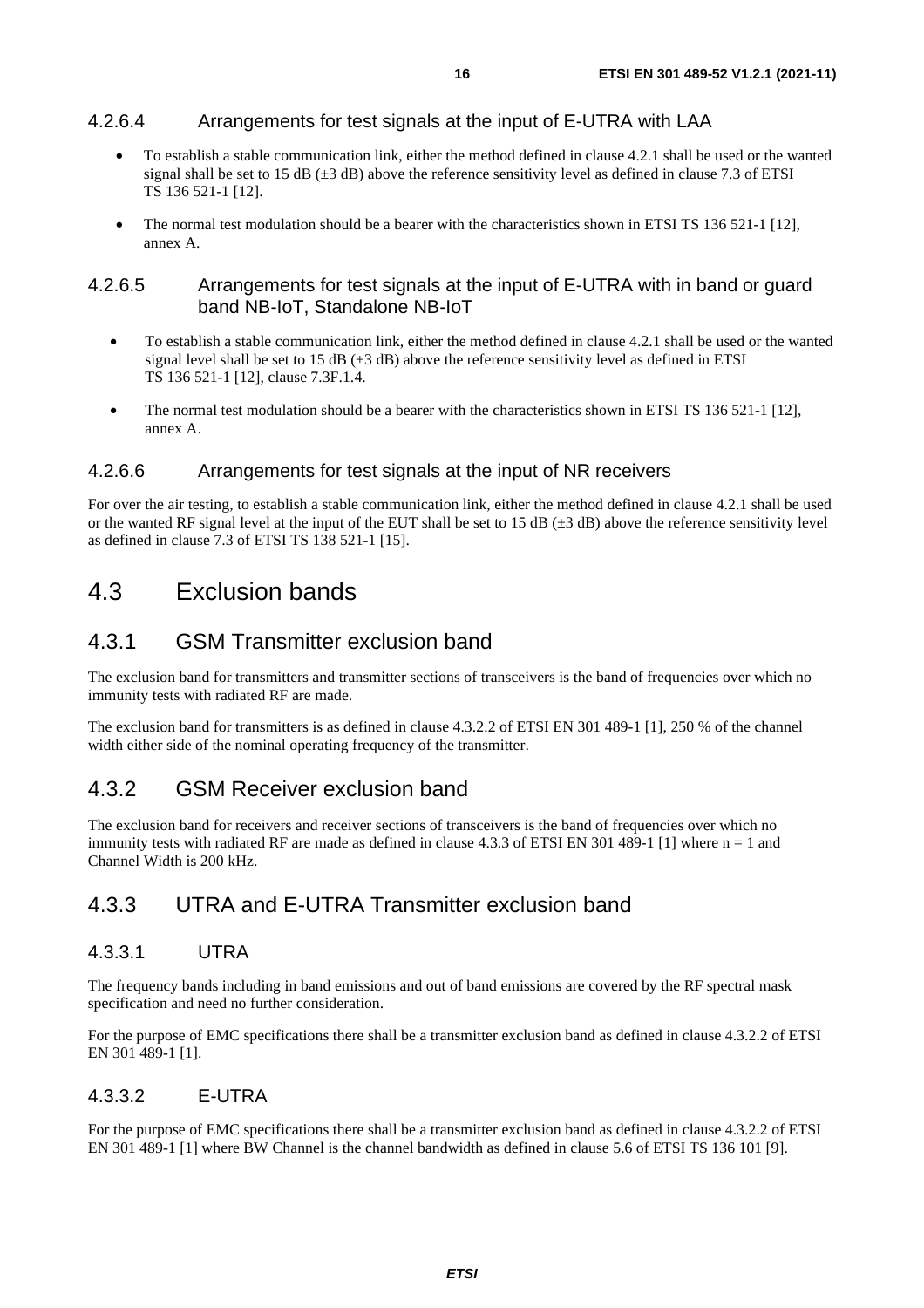<span id="page-16-0"></span>As defined in clause 4.3.3 of ETSI EN 301 489-1 [\[1\]](#page-6-0) where  $n = 1$  and Channel Width is as follows:

- UTRA Channel Width 5 MHz.
- E-UTRA Channel Width 20 MHz (see note).
- NOTE: For systems that support multiple channel widths, the Channel Width used should be the widest support by the EUT.

### 4.3.5 NR SA and NSA Transmitter exclusion band

For the purpose of EMC specifications there shall be a transmitter exclusion band as defined in clause 4.3.2.2 of ETSI EN 301 489-1 [\[1](#page-6-0)] where BW Channel is the channel bandwidth as defined in clause 5.3 of ETSI TS 138 101-1 [[14\]](#page-7-0).

### 4.3.6 NR SA and NSA Receiver exclusion band

As defined in clause 4.3.3 of ETSI EN 301 489-1 [\[1\]](#page-6-0) where  $n = 1$  and Channel Width is as follows:

- NR Channel Width 100 MHz.
- E-UTRA Channel Width 20 MHz (see note in clause 4.3.4).

# 4.4 Narrow band responses of receivers and receivers of duplex transceivers

### 4.4.1 GSM Narrow band responses on receivers

Responses on receivers or duplex transceivers occurring during the immunity test at discrete frequencies that are narrow band responses (spurious responses), are identified by the following method (the procedure below only applies if the separation between test frequencies exceeds 500 kHz):

Narrow band responses are disregarded if the following requirements are satisfied:

- if during an immunity test the RXQUAL or speech output signal level being monitored goes outside the specified figure, it is necessary to establish whether the RXQUAL increase or speech output signal level increase is due to a narrow band response or to a wide band phenomenon. Therefore, the test shall be repeated with the unwanted signal frequency increased, and then decreased by 400 kHz;
- if the RXQUAL increase or speech output signal level increase disappears in either or both of the above 400 kHz offset cases, then the response is considered as a narrow band response;
- if the RXQUAL increase or speech output signal level increase does not disappear, this may be due to the fact that the offset has made the frequency of the unwanted signal correspond to the frequency of another narrow band response. Under these circumstances the procedure is repeated with the increase and decrease of the frequency of the unwanted signal set to 500 kHz;
- if the RXQUAL increase or speech output signal level increase still does not disappear with the increased and/or decreased frequency, the phenomena is considered wide band and therefore an EMC problem and the equipment fails the test.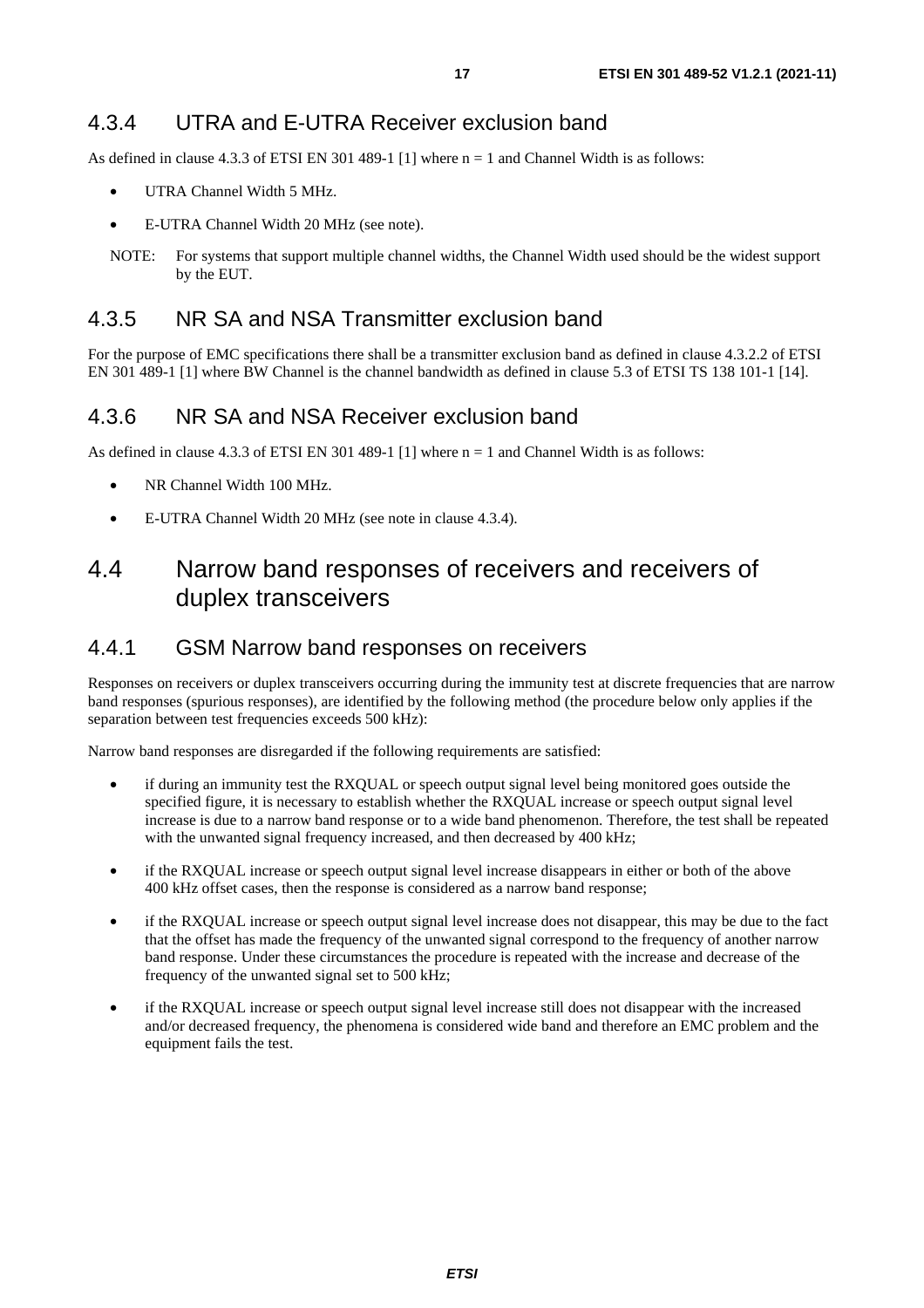### <span id="page-17-0"></span>4.4.2 UTRA and E-UTRA Narrow band responses on receivers

### 4.4.2.1 UTRA

Responses on receivers or duplex transceivers occurring during the immunity tests at discrete frequencies, which are narrow band responses (spurious responses), are identified by the following method.

Narrow band responses are disregarded if the following requirements are satisfied:

• If during an immunity test the quantity being monitored goes outside the specified tolerances, it is necessary to establish whether the deviation is due to an unwanted effect on the receiver of the UE or on the test system (narrow band response) or to a wideband (EMC) phenomenon. Therefore, the test shall be repeated with the UARFCN increased or decreased by option 1 in table 2.

#### **Table 2: Option 1 of UARFCN**

| <b>Duplex</b>                                 | <b>UARFCN</b> |
|-----------------------------------------------|---------------|
| FDD bands I, III, VII, VIII and TDD 3.84 Mcps | 25 (DL/UL)    |
| TDD option 1.28 Mcps                          | 8 (DL/UL)     |
| TDD option 7.68 Mcps                          | 50 (DL/UL)    |

If the deviation does not disappear, the procedure is repeated with the UARFCN increased or decreased from the original value by option 2 in table 3.

#### **Table 3: Option 2 of UARFCN**

| <b>Duplex</b>                                 | <b>UARFCN</b> |
|-----------------------------------------------|---------------|
| FDD bands I, III, VII, VIII and TDD 3.84 Mcps | 50 (DL/UL)    |
| TDD option 1,28 Mcps                          | 16 (DL/UL)    |
| TDD option 7,68 Mcps                          | 100 (DL/UL)   |

If the deviation does not disappear with the increased and/or decreased UARFCN, the phenomenon is considered wideband and therefore an EMC problem and the equipment fails the test.

#### 4.4.2.2 E-UTRA

Responses on receivers or duplex transceivers occurring during the immunity test at discrete frequencies, which are narrow band responses (spurious responses), are identified by the following method.

Narrow band responses are disregarded if the following requirements are satisfied:

- If during an immunity test the quantity being monitored goes outside the specified tolerances, it is necessary to establish whether the deviation is due to an unwanted effect on the receiver of the UE or on the test system (narrow band response) or to a wide band (EMC) phenomenon. Therefore, the test shall be repeated with the unwanted signal frequency increased or decreased by BW Channel MHz, where BW Channel is the channel bandwidth as defined in clause 5.6 of ETSI TS 136 101 [\[9](#page-7-0)].
- If the deviation does not disappear, the procedure is repeated the unwanted signal frequency increased or decreased by  $2 \times BW$  Channel MHz, where BW Channel is the channel bandwidth as defined in clause 5.6 of ETSI TS 136 101 [\[9\]](#page-7-0).
- If the deviation does not disappear with the increased and/or decreased frequency, the phenomenon is considered wide band and therefore an EMC problem and the equipment fails the test.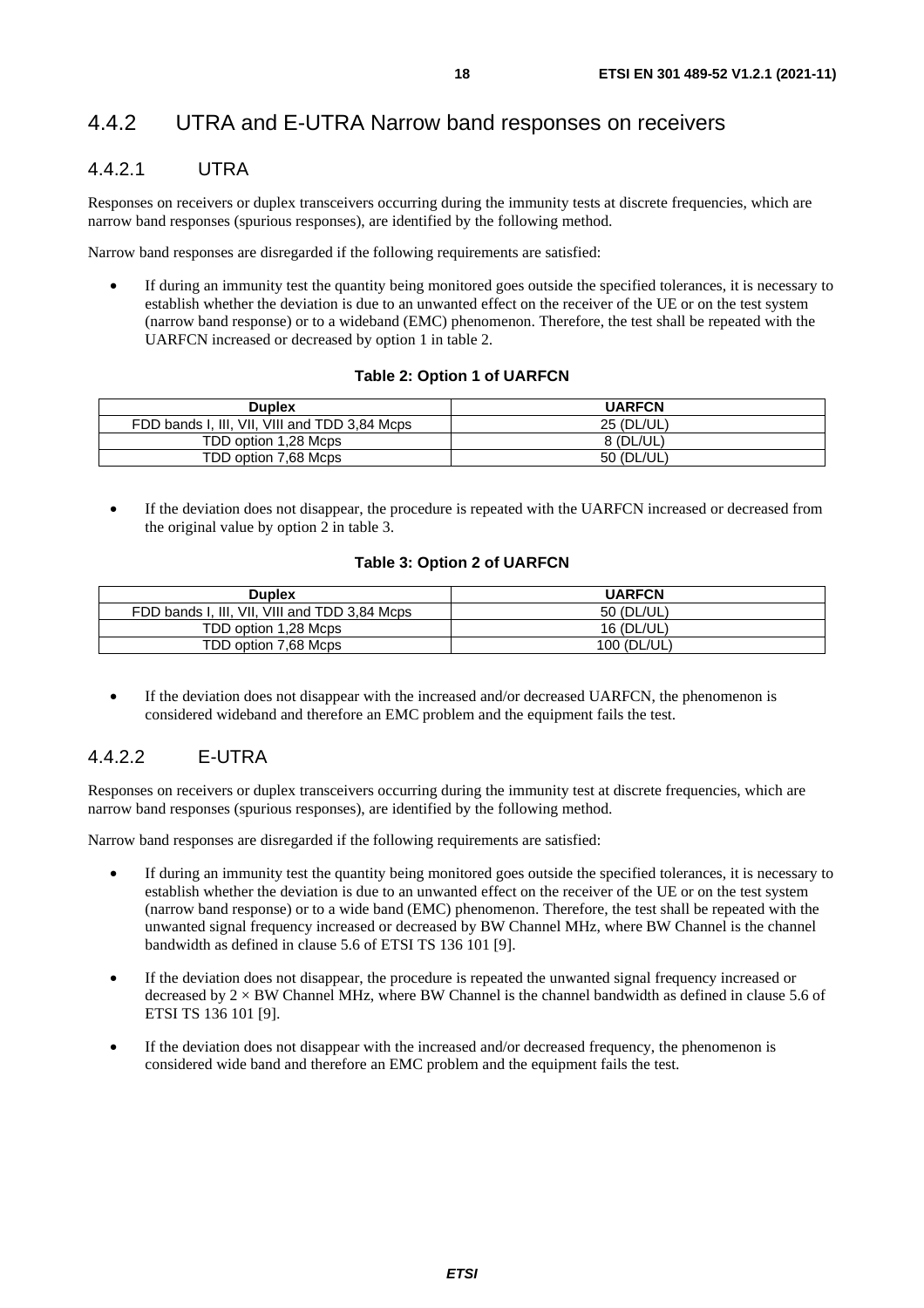### <span id="page-18-0"></span>4.4.3 NR Narrow band responses on receivers

Responses on receivers or duplex transceivers occurring during the immunity test at discrete frequencies, which are narrow band responses (spurious responses), are identified by the following method.

Narrow band responses are disregarded if the following requirements are satisfied:

- If during an immunity test the quantity being monitored goes outside the specified tolerances, it is necessary to establish whether the deviation is due to an unwanted effect on the receiver of the UE or on the test system (narrow band response) or to a wide band (EMC) phenomenon. Therefore, the test shall be repeated with the unwanted signal frequency increased or decreased by the channel bandwidth as defined in clause 5.3 of ETSI TS 138 101-1 [\[14](#page-7-0)].
- If the deviation does not disappear, the procedure is repeated the unwanted signal frequency increased or decreased by  $2 \times BW$  Channel MHz, where BW Channel is the channel bandwidth as defined in clause 5.3 of ETSI TS 138 101-1 [[14\]](#page-7-0).
- If the deviation does not disappear with the increased and/or decreased frequency, the phenomenon is considered wide band and therefore an EMC problem and the equipment fails the test.

# 5 Ancillary equipment

Ancillary equipment shall be tested and assessed in conjunction with the host equipment by applying the provisions of the present document.

# 6 Performance criteria

# 6.1 Performance criteria for Continuous phenomena

6.1.1 GSM and voice call

#### 6.1.1.1 Performance criteria for Continuous phenomena applied to Transmitters (CT)

With a link established, during the test, the uplink speech output level shall be at least 35 dB less than the previously recorded reference levels, when measured through an audio band pass filter of width 200 Hz, centred on 1 kHz (audio breakthrough check).

NOTE: When there is a high-level background noise present, the filter bandwidth may be reduced down to a minimum of 40 Hz.

In idle mode, the transmitter shall not operate unintentionally.

At the conclusion of the test, the EUT shall operate as intended with no loss of user control functions or critical stored data, and the communication link shall have been maintained.

#### 6.1.1.2 Performance criteria for Continuous phenomena applied to Receivers (CR)

During the test, the RXQUAL of the downlink shall not exceed the value of three, measured during each individual exposure in the test sequence.

In the case of narrow band responses, the procedure in clause 4.4.1 shall be followed.

During the test, the downlink speech output level shall be at least 35 dB less than the previously recorded reference levels, when measured through an audio band pass filter of width 200 Hz, centred on 1 kHz (audio breakthrough check).

NOTE: When there is a high-level background noise present, the filter bandwidth may be reduced down to a minimum of 40 Hz.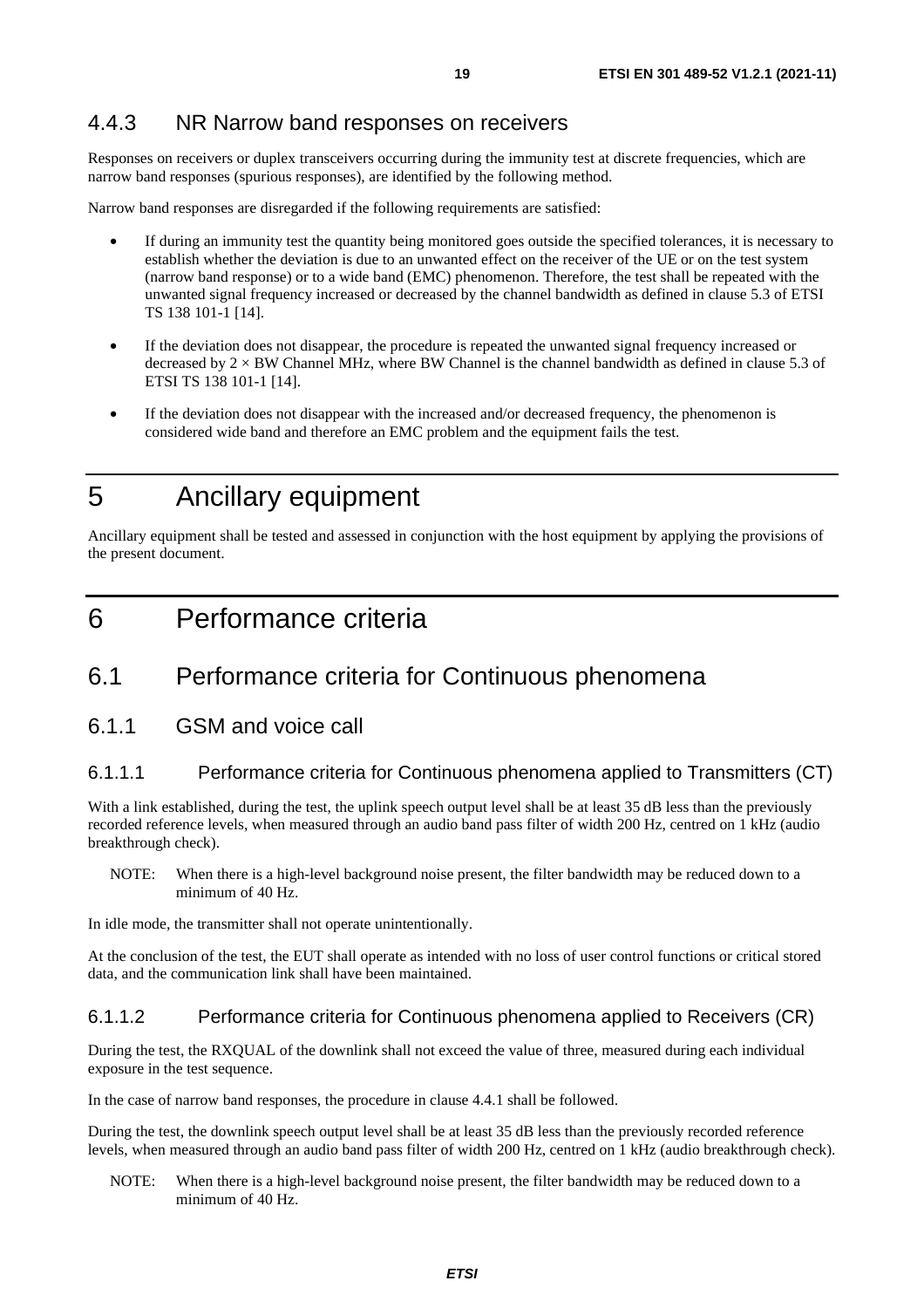<span id="page-19-0"></span>At the conclusion of the test, the EUT shall operate as intended with no loss of user control functions or critical stored data, and the communication link shall have been maintained.

### 6.1.2 UTRA

In the data transfer mode, the performance criteria can be one of the following:

- if the BER (as referred in clause 5.3.1 of ETSI TS 134 109 [\[4](#page-7-0)]) is used, it shall not exceed 0,001 during the test sequence;
- if the BLER (as referred in ETSI TS 134 109 [\[4](#page-7-0)]) is used, it shall not exceed 0,01 during the test sequence.

The BLER calculation shall be based on evaluating the CRC on each transport block. Details are specified in annex C.

In the case of narrow band responses, the procedure in clause 4.4.2.1 shall be followed.

When testing a voice call, the performance criteria in clause 6.1.1 shall apply.

### 6.1.3 E-UTRA, E-UTRA with LAA, inband or guard band NB-IoT, Standalone NB-IoT

In data transfer mode, the data throughput of the EUT shall not fall below 95 % of the maximum data throughput. Details are specified in annex C.

In the case of narrow band responses, the procedure in clause 4.4.2.2 shall be followed.

When testing a voice call, the performance criteria in clause 6.1.1 shall apply.

### 6.1.4 NR

In data transfer mode, the data throughput of the EUT shall not fall below 95 % of the maximum data throughput. Details are specified in annex C.

In the case of narrow band responses, the procedure in clause 4.4.3 shall be followed.

When testing a voice call, the performance criteria in clause 6.1.1 shall apply.

# 6.2 Performance criteria for Transient phenomena

At the conclusion of each exposure of the transient phenomena, the EUT shall operate without loss of the communication link.

At the conclusion of the total test comprising the series of individual exposures, the EUT shall operate as intended without loss of user control functions or critical stored data.

In addition where the EUT supports idle mode it should be verified that the transmitter shall not unintentionally operate when transient phenomena are applied.

# 7 Requirements

### 7.1 General

For the radio technologies of the EUT, the immunity tests shall be performed in two modes of operation:

- with a communication link established (traffic mode); and
- in the idle mode.

For an EUT which provides a voice call function, it shall be tested in accordance with annex B.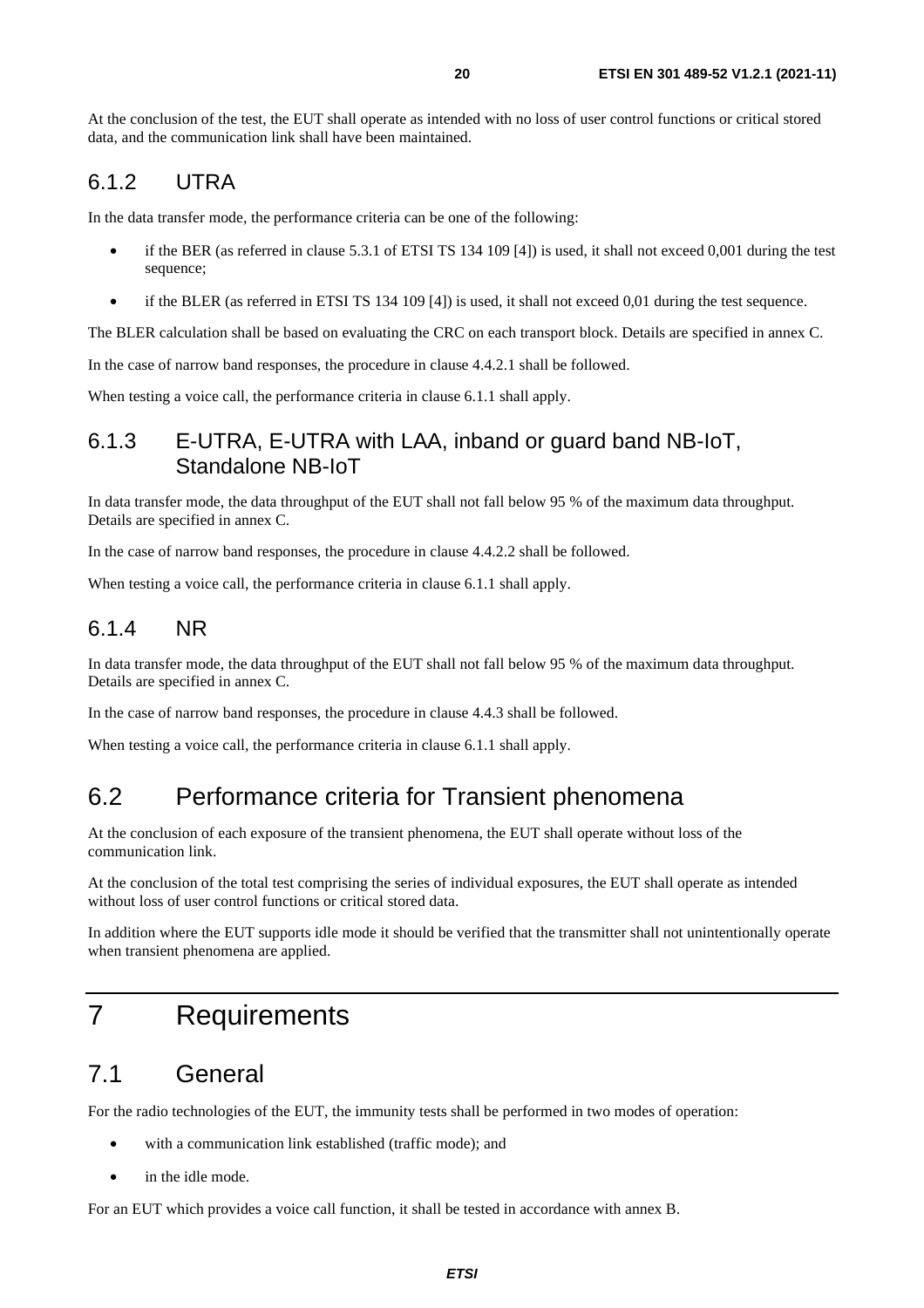<span id="page-20-0"></span>The type of any charger/ power adaptor (EPS) used in conjunction with the EUT shall be recorded in the test report.

### 7.2 Emission

### 7.2.1 General

Table 4 contains the EMC emission requirements for the relevant ports of radio equipment.

| <b>Phenomenon</b>     | Port                                     | Applicability             |                               |                              | <b>Reference</b>                      |
|-----------------------|------------------------------------------|---------------------------|-------------------------------|------------------------------|---------------------------------------|
|                       |                                          | <b>Fixed</b><br>equipment | <b>Vehicular</b><br>equipment | <b>Portable</b><br>equipment | clause                                |
| radiated<br>emission  | enclosure port of<br>ancillary equipment | applicable                | applicable                    | applicable                   | 7.2.2                                 |
| conducted<br>emission | DC power<br>input/output port            | applicable                | applicable                    | not applicable               | ETSI EN 301 489-1 [1],<br>Iclause 8.3 |
| conducted<br>emission | AC mains<br>input/output port            | applicable                | not applicable                | not applicable               | ETSI EN 301 489-1 [1],<br>clause 8.4  |
| conducted<br>emission | wired network port                       | applicable                | not applicable                | not applicable               | ETSI EN 301 489-1 [1],<br>Iclause 8.7 |

**Table 4: Emission requirements** 

Hand portable equipment, or combinations of equipment, capable of being powered directly from the main battery of a vehicle shall also be tested as vehicular mobile equipment.

Hand portable or mobile equipment, or combinations of equipment, capable of being powered directly or indirectly (via an AC/DC adaptor for example) by AC mains shall be tested as fixed equipment.

### 7.2.2 Special conditions

The following special conditions set out in table 5 relate to the emission test methods used in ETSI EN 301 489-1 [\[1](#page-6-0)], clause 8.

#### **Table 5: Special conditions for EMC emission measurements**

| <b>Reference to clauses in ETSI</b>       | Special product-related conditions, additional to or modifying the test      |
|-------------------------------------------|------------------------------------------------------------------------------|
| EN 301 489-1 [1]                          | conditions in ETSI EN 301 489-1 [1], clause 8.2                              |
| 8.2 Enclosure port of ancillary equipment | According to typical of intended use of radio equipment, ancillary equipment |
|                                           | can also be measured in combination with the radio equipment under test.     |
|                                           | When the ancillary equipment is measured in combination with the radio       |
|                                           | equipment, radiated emissions from the transmitter/transceiver shall be      |
|                                           | lignored, but recorded in the test report.                                   |

# 7.3 Immunity

### 7.3.1 General

Table 6 contains the EMC immunity requirements for the relevant ports of radio equipment.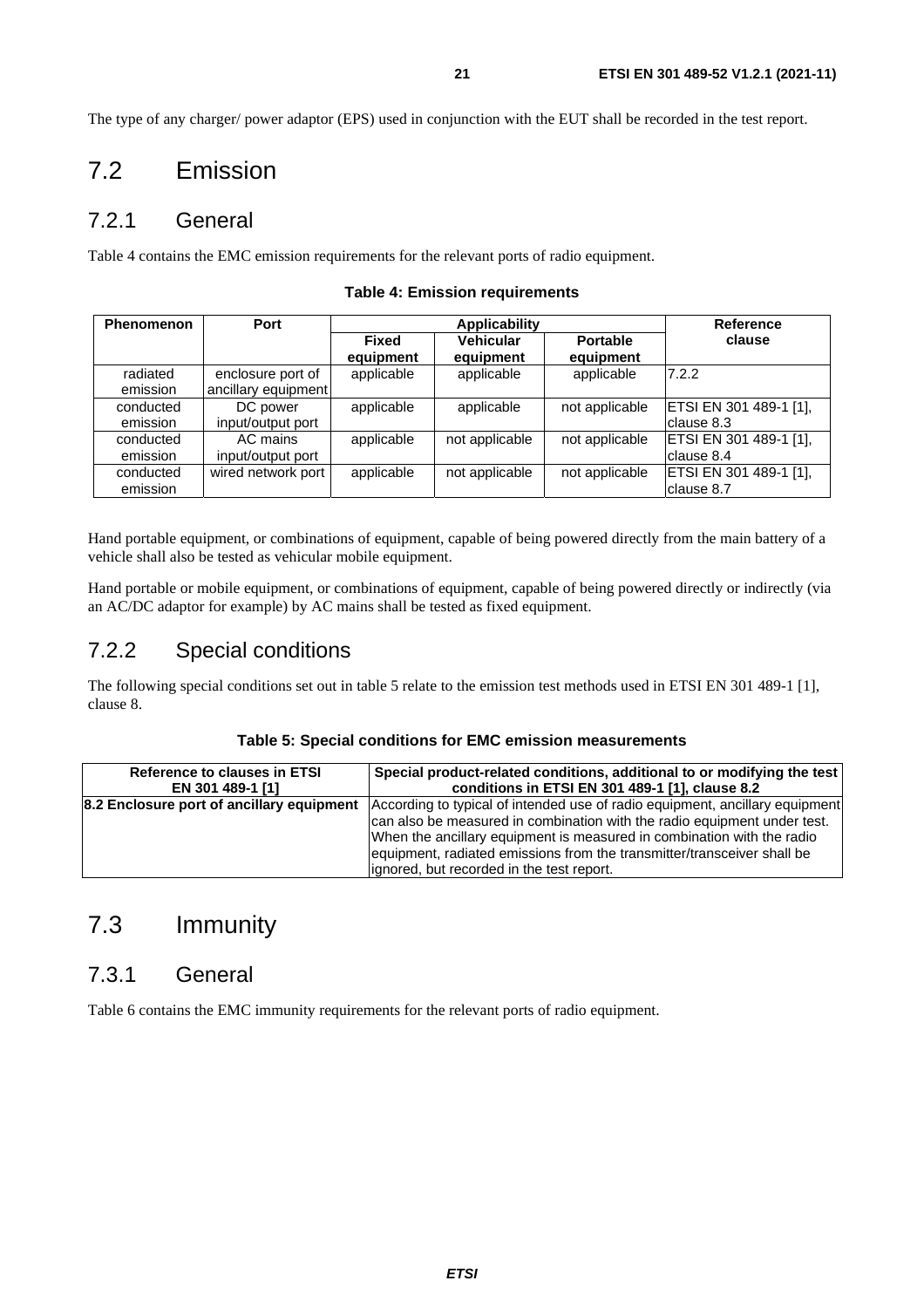<span id="page-21-0"></span>

| <b>Phenomenon</b>                                                                               | Port                                    |                | <b>Applicability</b>         |                 | Reference                                                       | Performance |
|-------------------------------------------------------------------------------------------------|-----------------------------------------|----------------|------------------------------|-----------------|-----------------------------------------------------------------|-------------|
|                                                                                                 |                                         | <b>Fixed</b>   | <b>Vehicular</b>             | <b>Portable</b> | clause                                                          | criteria    |
|                                                                                                 |                                         | equipment      | equipment                    | equipment       |                                                                 | clause      |
| <b>RF</b> electromagnetic<br>field                                                              | enclosure                               | applicable     | applicable                   | applicable      | <b>ETSI</b><br>EN 301 489-1 [1],                                | 6.1         |
| (80 MHz to<br>6 000 MHz)                                                                        |                                         |                |                              |                 | clauses 9.2.1 and<br>9.2.2                                      |             |
| electrostatic<br>discharge                                                                      | enclosure                               | applicable     | applicable                   | applicable      | 7.3.2                                                           | 6.2         |
| fast transients<br>common mode                                                                  | signal, wired<br>network and<br>control | applicable     | not applicable               | not applicable  | <b>ETSI</b><br>EN 301 489-1 [1],<br>clauses 9.4.1 and           | 6.2         |
|                                                                                                 | DC power                                | applicable     | not applicable<br>(see note) | not applicable  | 9.4.2                                                           |             |
|                                                                                                 | AC mains power                          | applicable     | not applicable               | not applicable  |                                                                 |             |
| RF common mode<br>$0,15$ MHz to<br>80 MHz                                                       | signal, wired<br>network and<br>control | applicable     | applicable                   | not applicable  | <b>ETSI</b><br>EN 301 489-1 [1],<br>clauses 9.5.1 and           | 6.1         |
|                                                                                                 | DC power                                | applicable     | applicable                   | not applicable  | 9.5.2                                                           |             |
|                                                                                                 | AC mains power                          | applicable     | applicable                   | not applicable  |                                                                 |             |
| Transients and<br>surges in the<br>vehicular<br>environment                                     | DC power input                          | not applicable | applicable                   | not applicable  | <b>ETSI</b><br>EN 301 489-1 [1],<br>clauses, 9.6.1<br>and 9.6.2 | 6.2         |
| voltage dips and<br>interruptions                                                               | AC mains power<br>input                 | applicable     | not applicable               | not applicable  | <b>ETSI</b><br>EN 301 489-1 [1],<br>clauses 9.7.1 and<br>9.7.2  | 6.2         |
| surges, line to line<br>and line to ground                                                      | AC mains power<br>input                 | applicable     | not applicable               | not applicable  | <b>ETSI</b><br>EN 301 489-1 [1],                                | 6.2         |
|                                                                                                 | wired network                           | applicable     | not applicable<br>(see note) | not applicable  | clauses 9.8.1 and<br>9.8.2                                      |             |
| NOTE:<br>This requirement is covered by the transients and surges test on DC power input ports. |                                         |                |                              |                 |                                                                 |             |

#### **Table 6: Immunity requirements**

Hand portable equipment, or combinations of equipment, capable of being powered directly from the main battery of a

Hand portable or mobile equipment, or combinations of equipment, capable of being powered directly or indirectly (via an AC/DC adaptor for example) by AC mains shall additionally be tested as fixed equipment.

### 7.3.2 Special conditions

vehicle shall also be tested as vehicular mobile equipment.

The following special conditions set out in table 7 relate to the immunity test methods and performance criteria used in ETSI EN 301 489-1 [\[1\]](#page-6-0), clause 9.

|  |  | Table 7: Special conditions for EMC immunity tests |  |
|--|--|----------------------------------------------------|--|
|--|--|----------------------------------------------------|--|

| <b>Reference to clauses in ETSI</b> | Special product-related conditions, additional to or modifying the                                                                                                                                                                                                                                                                                                                          |
|-------------------------------------|---------------------------------------------------------------------------------------------------------------------------------------------------------------------------------------------------------------------------------------------------------------------------------------------------------------------------------------------------------------------------------------------|
| EN 301 489-1 [1]                    | test conditions in ETSI EN 301 489-1 [1], clause 9                                                                                                                                                                                                                                                                                                                                          |
| 9.3 Electrostatic discharge         | When applying direct discharge to a portable or handheld battery-<br>powered EUT with a display screen, it may not be possible to observe the<br>screen for a given EUT orientation. If observation of the screen is<br>necessary during the test, the EUT may be mounted vertically using<br>non-metallic supports as specified in the last paragraph of clause 4.2.1 of<br>EN 55035 [17]. |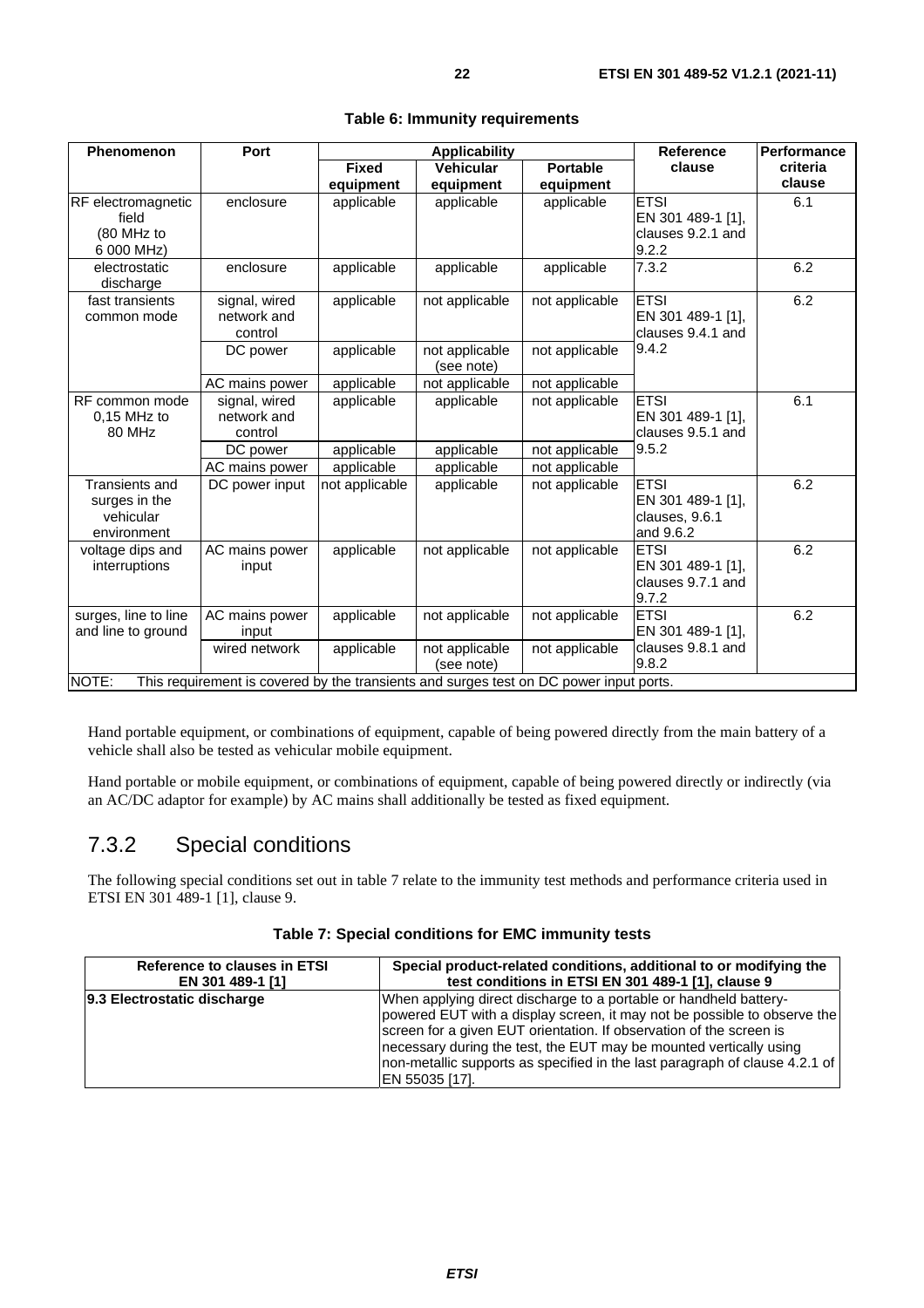# <span id="page-22-0"></span>Annex A (informative): Relationship between the present document and the essential requirements of Directive 2014/53/EU

The present document has been prepared under the Commission's standardisation request C (2015) 5376 final [[i.4](#page-8-0)] to provide one voluntary means of conforming to the essential requirements of Directive 2014/53/EU on the harmonisation of the laws of the Member States relating to the making available on the market of radio equipment and repealing Directive 1999/5/EC [\[i.2\]](#page-8-0).

Once the present document is cited in the Official Journal of the European Union under that Directive, compliance with the normative clauses of the present document given in table A.1 confers, within the limits of the scope of the present document, a presumption of conformity with the corresponding essential requirements of that Directive and associated EFTA regulations.

| Harmonised Standard ETSI EN 301 489-52 |                                                                                     |                                                         |                                         |              |                                                                                                                                           |  |  |  |  |  |
|----------------------------------------|-------------------------------------------------------------------------------------|---------------------------------------------------------|-----------------------------------------|--------------|-------------------------------------------------------------------------------------------------------------------------------------------|--|--|--|--|--|
| <b>Requirement</b>                     |                                                                                     |                                                         |                                         |              | <b>Requirement Conditionality</b>                                                                                                         |  |  |  |  |  |
| <b>No</b>                              | <b>Description</b>                                                                  | <b>Essential</b><br>requirements of<br><b>Directive</b> | Clause(s) of<br>the present<br>document | U/C          | <b>Condition</b>                                                                                                                          |  |  |  |  |  |
| 1                                      | Emissions: Enclosure of<br>ancillary equipment<br>measured on a standalone<br>basis | 3.1(b)                                                  | 7.2.2                                   | U            |                                                                                                                                           |  |  |  |  |  |
| 2                                      | Emissions: DC power<br>input/output ports                                           | 3.1(b)                                                  | 7.2.1                                   | $\mathsf{C}$ | Only where equipment has DC<br>power input and/or output ports with<br>a cable length greater than 3 m or<br>from a vehicle power supply. |  |  |  |  |  |
| 3                                      | Emissions: AC mains<br>power input/output ports                                     | 3.1(b)                                                  | 7.2.1                                   | C            | Only where equipment has AC mains<br>power input and/or output ports.                                                                     |  |  |  |  |  |
| 4                                      | Emissions: Wired network<br>ports                                                   | 3.1(b)                                                  | 7.2.1                                   | $\mathsf{C}$ | Only applies to equipment intended<br>for fixed use.                                                                                      |  |  |  |  |  |
| 5                                      | Immunity: Radio frequency<br>electromagnetic field<br>(80 MHz to 6 000 MHz)         | 3.1(b)                                                  | 7.3.1                                   | U            |                                                                                                                                           |  |  |  |  |  |
| 6                                      | Immunity: Electrostatic<br>discharge                                                | 3.1(b)                                                  | 7.3.2                                   | U            |                                                                                                                                           |  |  |  |  |  |
| $\overline{7}$                         | Immunity: Fast transients<br>common mode                                            | 3.1(b)                                                  | 7.3.1                                   | C            | Only applies to equipment intended<br>for fixed use.                                                                                      |  |  |  |  |  |
| 8                                      | Immunity: Radio frequency<br>common mode                                            | 3.1(b)                                                  | 7.3.1                                   | C            | Only applies to equipment intended<br>for fixed use and/or vehicle use.                                                                   |  |  |  |  |  |
| 9                                      | Immunity: Transients and<br>surges in the vehicular<br>environment                  | 3.1(b)                                                  | 7.3.1                                   | $\mathsf{C}$ | Only applies to equipment intended<br>for vehicular use.                                                                                  |  |  |  |  |  |
| 10                                     | Immunity: Voltage dips<br>and interruptions                                         | 3.1(b)                                                  | 7.3.1                                   | C            | Only where equipment has AC mains<br>power input ports.                                                                                   |  |  |  |  |  |
| 11                                     | Immunity: Surges, line to<br>line and line to ground                                | 3.1(b)                                                  | 7.3.1                                   | C            | Only applies to equipment intended<br>for fixed use.                                                                                      |  |  |  |  |  |

#### **Table A.1: Relationship between the present document and the essential requirements of Directive 2014/53/EU**

#### **Key to columns:**

#### **Requirement:**

No A unique identifier for one row of the table which may be used to identify a requirement.

**Description** A textual reference to the requirement.

#### **Essential requirements of Directive**

Identification of article(s) defining the requirement in the Directive.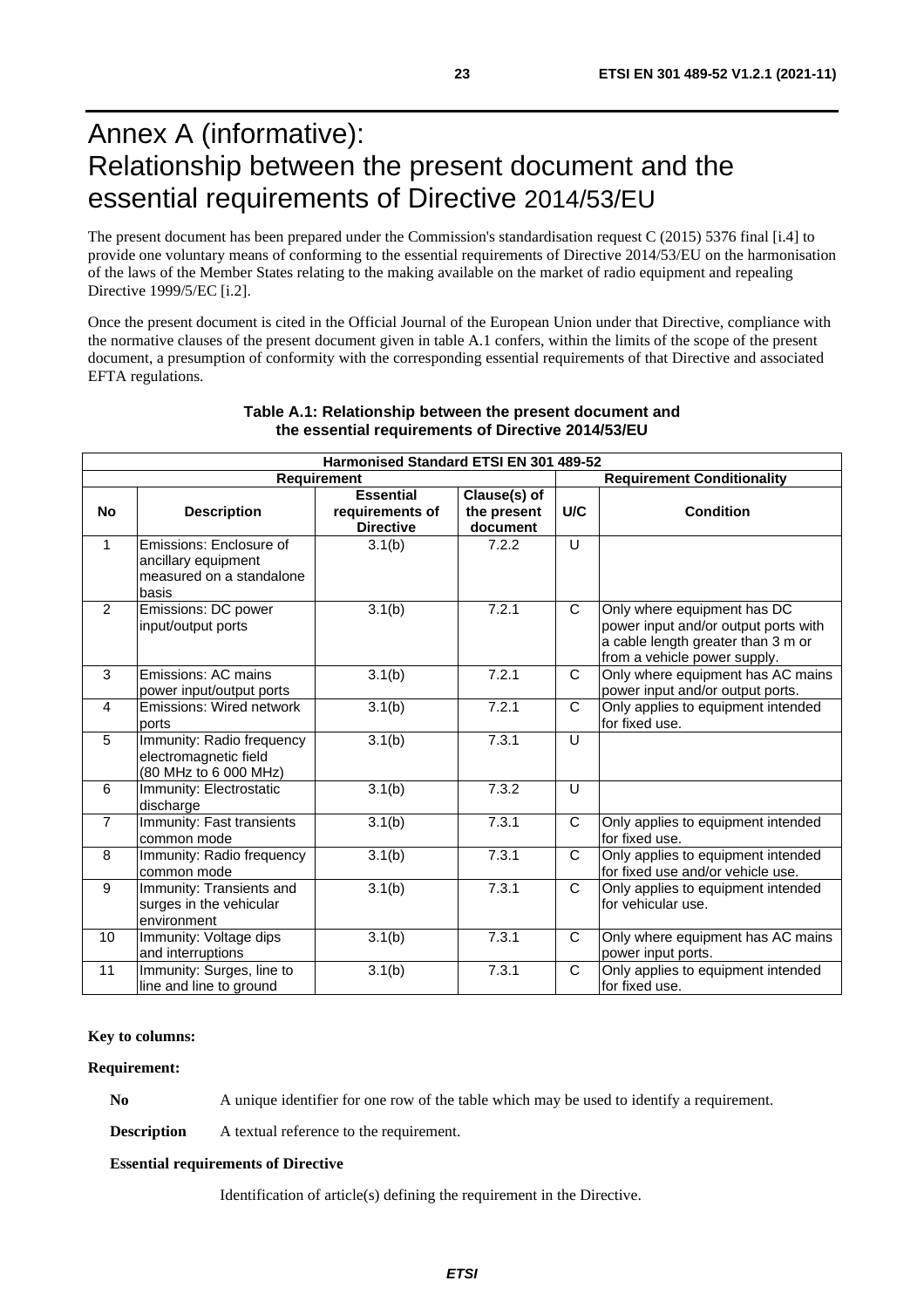Identification of clause(s) defining the requirement in the present document unless another document is referenced explicitly.

#### **Requirement Conditionality:**

- **U/C** Indicates whether the requirement is unconditionally applicable (U) or is conditional upon the manufacturer's claimed functionality of the equipment (C).
- **Condition** Explains the conditions when the requirement is or is not applicable for a requirement which is classified "conditional".

Presumption of conformity stays valid only as long as a reference to the present document is maintained in the list published in the Official Journal of the European Union. Users of the present document should consult frequently the latest list published in the Official Journal of the European Union.

Other Union legislation may be applicable to the product(s) falling within the scope of the present document.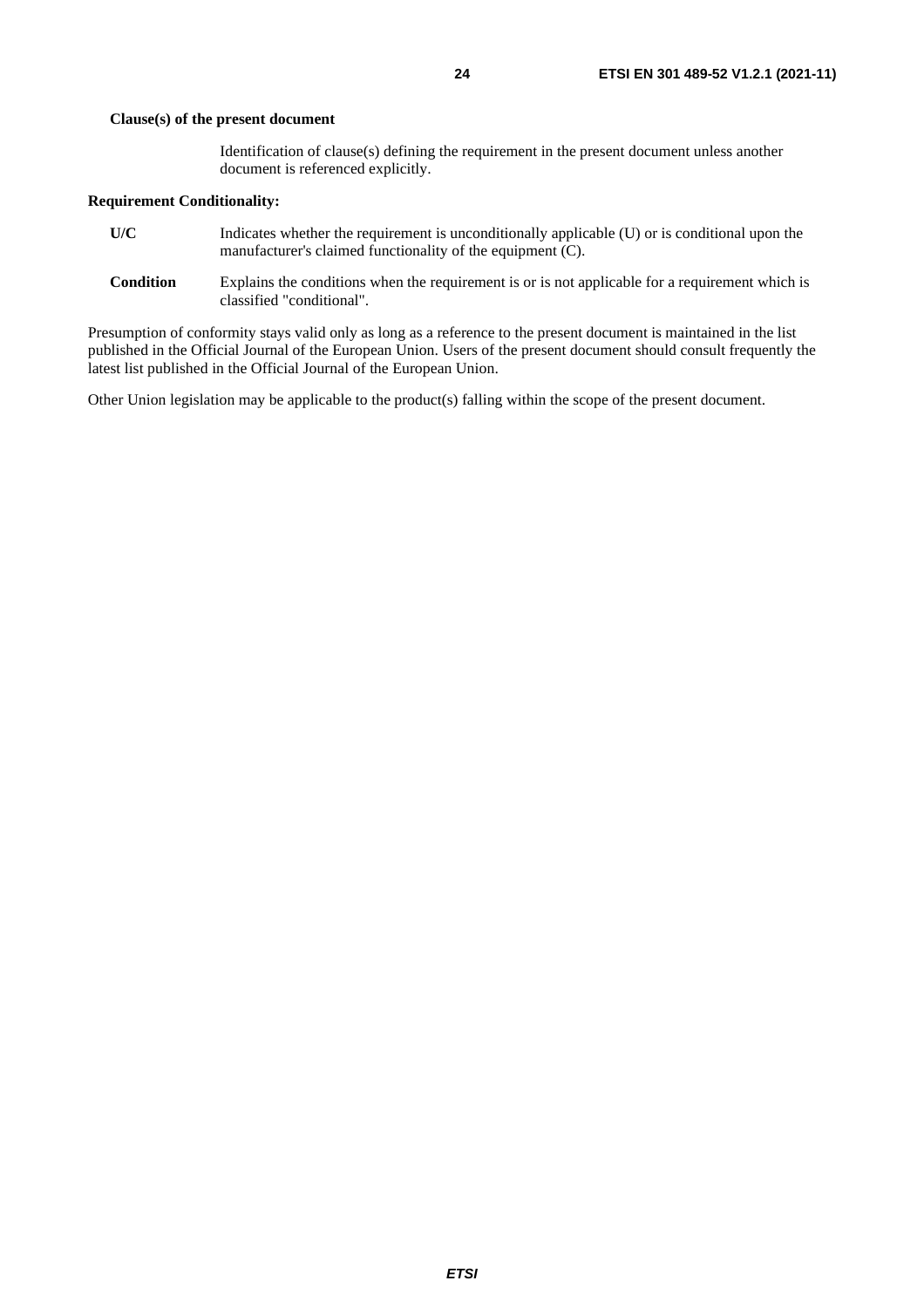# <span id="page-24-0"></span>Annex B (normative): Performance assessment voice call, Audio breakthrough

# B.1 Calibration of audio levels

For the portable, the audio calibration is performed as follows.

Prior to the test sequence, the reference level of the speech output signal on both the downlink and uplink shall be recorded on the test instrumentation, as shown in figure B.1. The reference level shall be equivalent to the SPL of 0 dBPa at 1 kHz at the input of the acoustical coupler described in ETSI EN 300 296-1 [\[5\]](#page-7-0), clause A.3, for the downlink, and -5 dBPa at 1 kHz at the Mouth Reference Point (MRP) defined in Recommendation ITU-T P.64 [\[6\]](#page-7-0) for the uplink.

- NOTE 1: The MRP is defined with respect to an artificial head defined in Recommendation ITU-T P.76 [\[7](#page-7-0)]. The handset should be mounted on the artificial head such that the earpiece is centred at the artificial ear.
- NOTE 2: If the equipment does not include acoustical transducers (e.g. a microphone or loudspeaker), the equivalent electrical reference levels should be specified.

The voice processor may often apply noise and echo cancellation algorithms, which attempt to eliminate or reduce steady state audio signals as e.g. the 1 kHz calibration signals. These algorithms may be disabled during the calibration procedure. Specialized test software may be required. If the algorithms cannot be disabled then the reference level shall be measured using a max-hold detection on the audio level meter in order to determine the level before the noise and echo cancellation algorithms become effective.

In handsfree applications, an external loudspeaker is used. The SPL from the external loudspeaker is normally much higher than from the earpiece of the portable in order to overcome a high ambient noise level. The downlink reference level shall be increased in order to compensate for the difference. Alternatively, the distance between the loudspeaker and the measuring microphone shall be adjusted during the measurement procedure. It is important that the dynamic range of the test instrumentation is not exceeded.

Normally no corrections are made to the uplink reference level. If it is not possible to perform the above calibration (e.g. a PC card with headset), the distance between the MRP and the microphone shall be specified in a manner typical use.



NOTE: The EUT is in position during calibration of the uplink, but not during calibration of the downlink where the EUT is replaced by the 1 kHz test audio source. During calibration of the uplink, the mouthpiece shall be placed with respect to the MRP in a way representing intended use.

#### **Figure B.1: Audio breakthrough measurement, calibration set-up for portable equipment**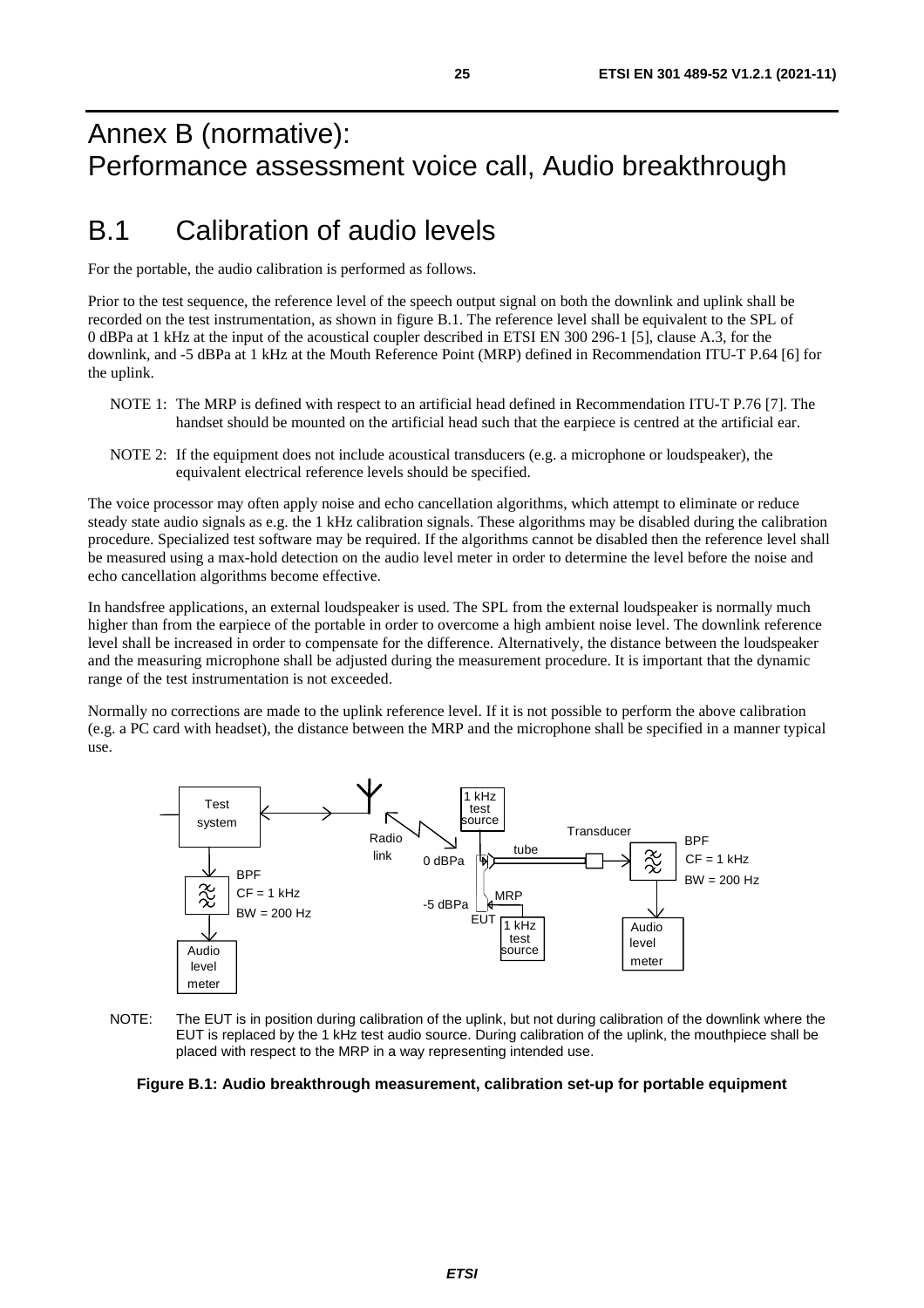# <span id="page-25-0"></span>B.2 Measurement of audio levels

When the audio levels are measured during testing the EUT software shall be configured for voice applications. If the algorithms for noise and echo cancellation are not disabled, then the level shall be measured using a max-hold detection on the audio level meter in order to determine the level before the noise and echo cancellation algorithms become effective.

Set the EUT volume to default level. If no such level is specified, the centre volume step shall be used. The volume settings shall be recorded in the test report.

The level of the output signal from the downlink speech channel of the EUT at the mobile and portable's earpiece shall be assessed by measuring the Sound Pressure Level (SPL) as shown in figure B.2. When an external loudspeaker is used, the acoustical coupler shall be fixed to the loudspeaker in the position used during the calibration. The level of the decoded output signal from the uplink speech channel of the EUT at the analogue output of the test system shall be measured. Pick up of extraneous background noise by the microphone of the EUT shall be minimized by sealing the speech input port (microphone) of the EUT (see figure B.2).

NOTE: If the equipment is designed for use with external transducers, they should be included in the test configuration. If the equipment does not include acoustical transducers, the line voltage developed across specified termination impedance may be measured.



**Figure B.2: Audio breakthrough measurement, test set-up for portable equipment**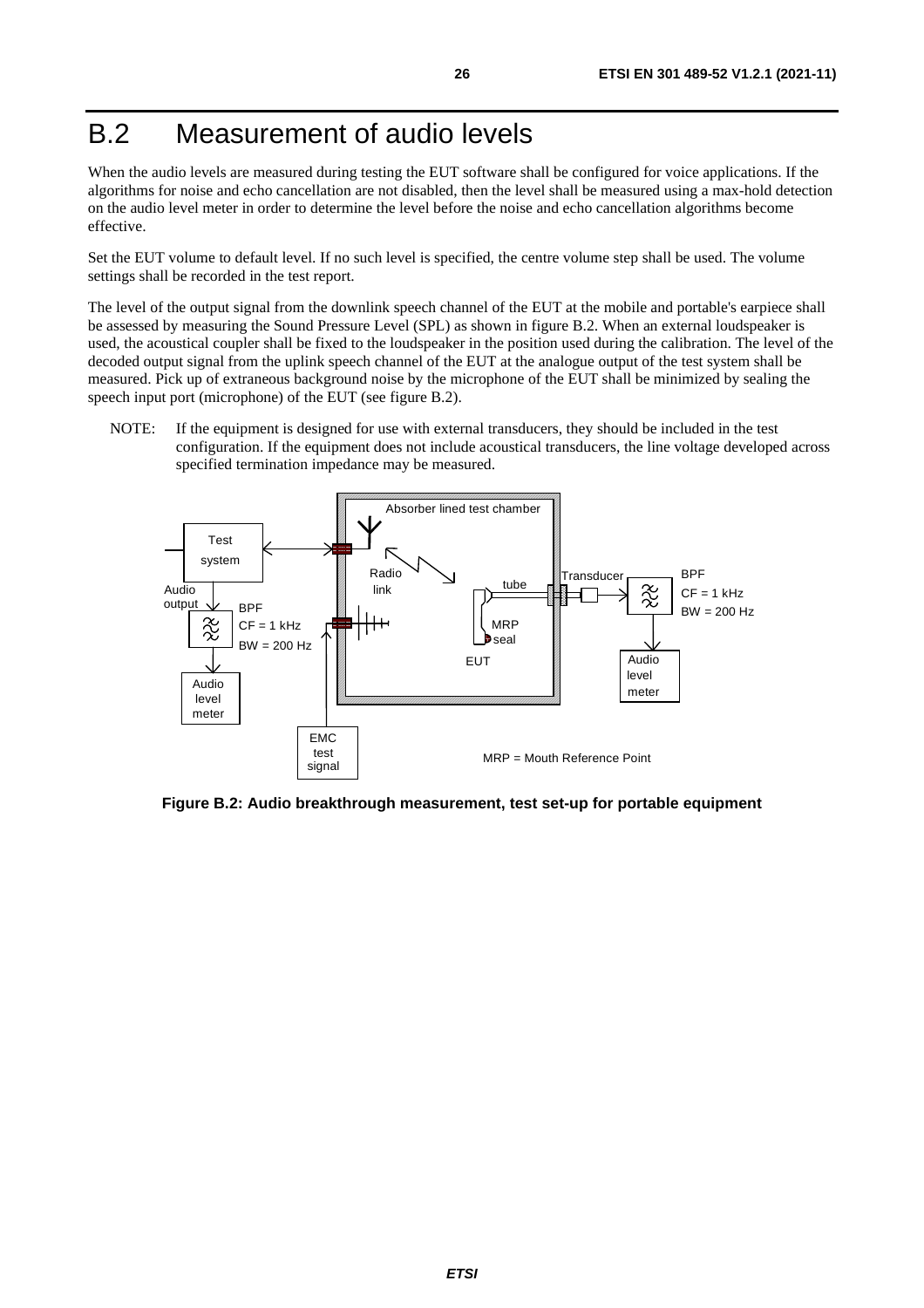# <span id="page-26-0"></span>Annex C (normative): Performance assessment of data transfer call, Error Ratios

# C.1 Calibration of data transfer

# C.11 UTRA

For the EUT, calibration of the data transfer may be performed by assessing the Bit Error Ratio (BER), BLock Error Ratio (BLER) or End-User data error ratio before applying the RF immunity test signal (defined in ETSI EN 301 489-1 [\[1](#page-6-0)], clauses 9.2 and 9.5).

# C.1.2 E-UTRA and NR

For the EUT, calibration of the data transfer may be performed by assessing the throughput percentage before applying the RF immunity test signal (defined in ETSI EN 301 489-1 [\[1](#page-6-0)], clauses 9.2 and 9.5).

# C.2 Assessment of data transfer

# C.2.1 UTRA, Derivation of Error Ratios

Known data patterns shall be transferred bi-directionally from end-to-end (the whole of the UL and DL will be exercised). Performance assessment shall be made at each frequency step. Comparison between transmitted known data and received data shall result in the Error Ratio.

The data patterns used should be of sufficient length to give valid results and should be equivalent to the used channel bit rate.

Possible data patterns for assessing the Error Ratio are BER, BLER and User Data. Detailed description of BER and BLER can be found from ETSI TS 134 109 [\[4\]](#page-7-0).

End-User Data may be used where BER and BLER measurements are not appropriate delete (see below).

EXAMPLE: In the cases when the EUT consists of UE with data application ancillary and the data application ancillary itself does not support a loopback function that can be applied for the assessment of BER or BLER, as specified in ETSI TS 134 109 [[4\]](#page-7-0). This would lead into a situation where the data application ancillary is not exercised, i.e. the data transfer loop is not end-to-end.

The characteristics of the End-User Data used for testing (format, size, typical data throughput rate, additional error corrections, etc.) and the necessary test equipment shall be delivered to enable the assessment of the EUT.

Following formula may apply to End-User Data:

$$
ErrorRatio = \left(\frac{eroneuos (bits, bytes, symbols, etc.)}{total number of (bits, bytes, symbols, etc.)} \times 100\right) = n\%
$$
 (C.1)

(In case that high Error Ratios exist, ensure that errors are a consequence of EMC stress.)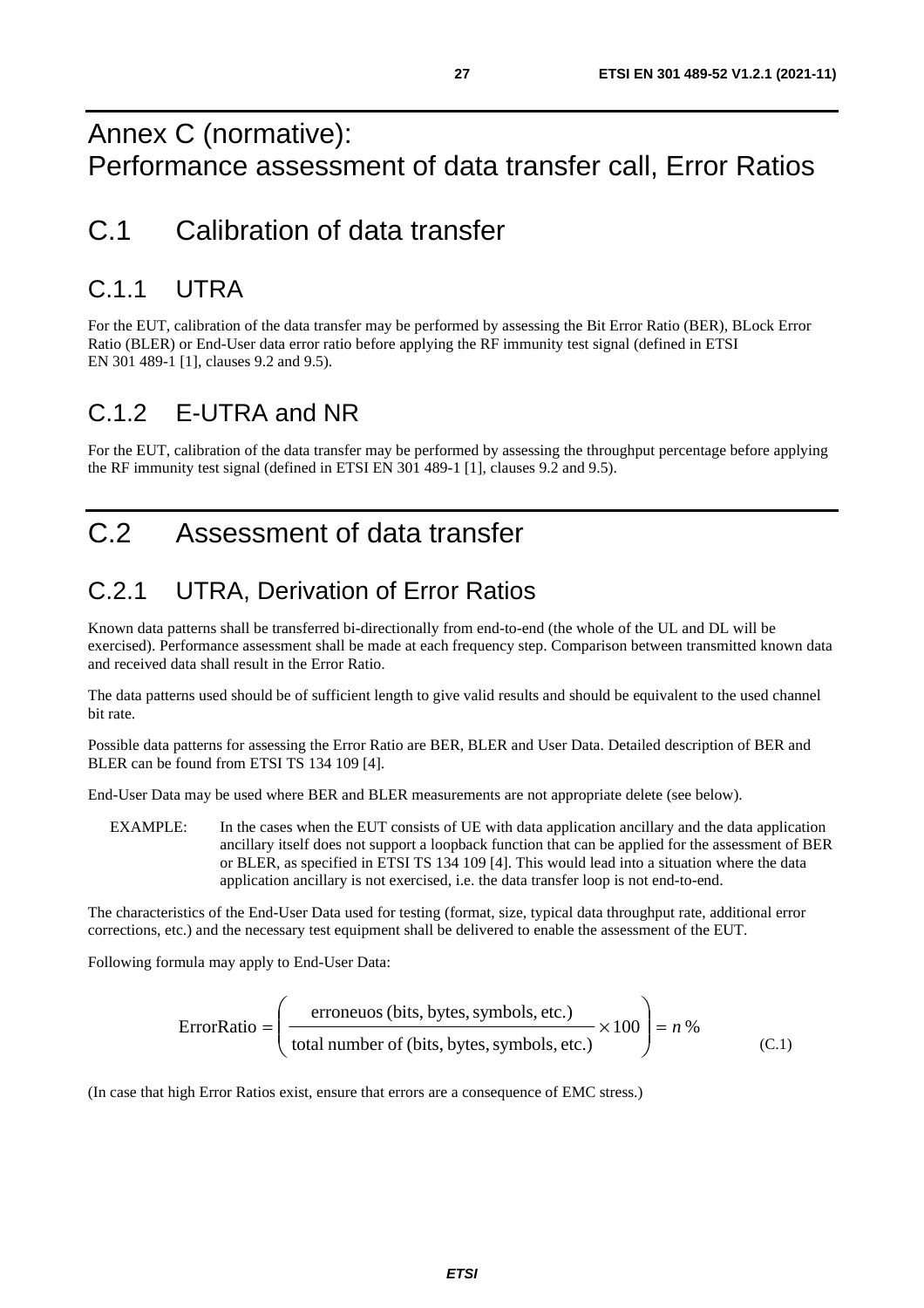# <span id="page-27-0"></span>C.2.2 E-UTRA and NR, Derivation of Throughput Percentages

Known data patterns shall be transferred bi-directionally from end-to-end (the whole of the UL and DL will be exercised). Performance assessment shall be made at each frequency step. Comparison between maximum throughput and achieved throughput shall result in the throughput percentage.

The data patterns used should be of sufficient length to give valid results and should be equivalent to the used channel bit rate.

# C.3 EUT without data application ancillary

Data monitoring Devices are here considered as part of the Test System. Arrangements should be made in a manner typical use, if needed, to couple the Data monitoring Device by a method that does not affect the radiated electromagnetic field (e.g. ultrasonic or optical).



**Figure C.1: Error Ratio or throughput assessment, test set-up for EUT without data application ancillary** 

# C.4 EUT with data application ancillary

The Data monitoring Device is here considered as a part of the Test System. The Data application ancillary should be part of the data transfer (UL and DL) loop and is included in the EUT configuration.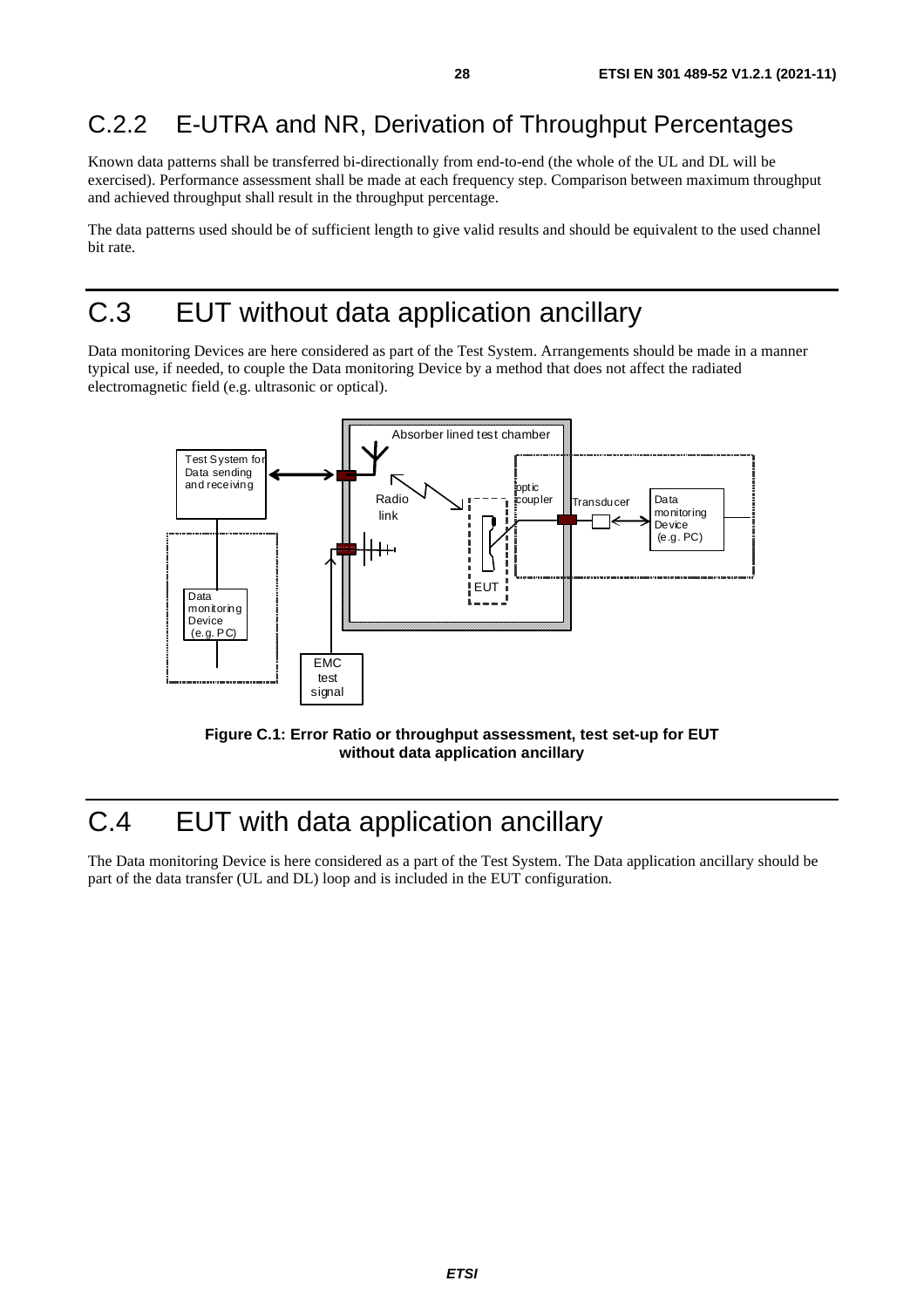

**Figure C.2: Error Ratio or throughput assessment, test set-up for EUT with data application ancillary**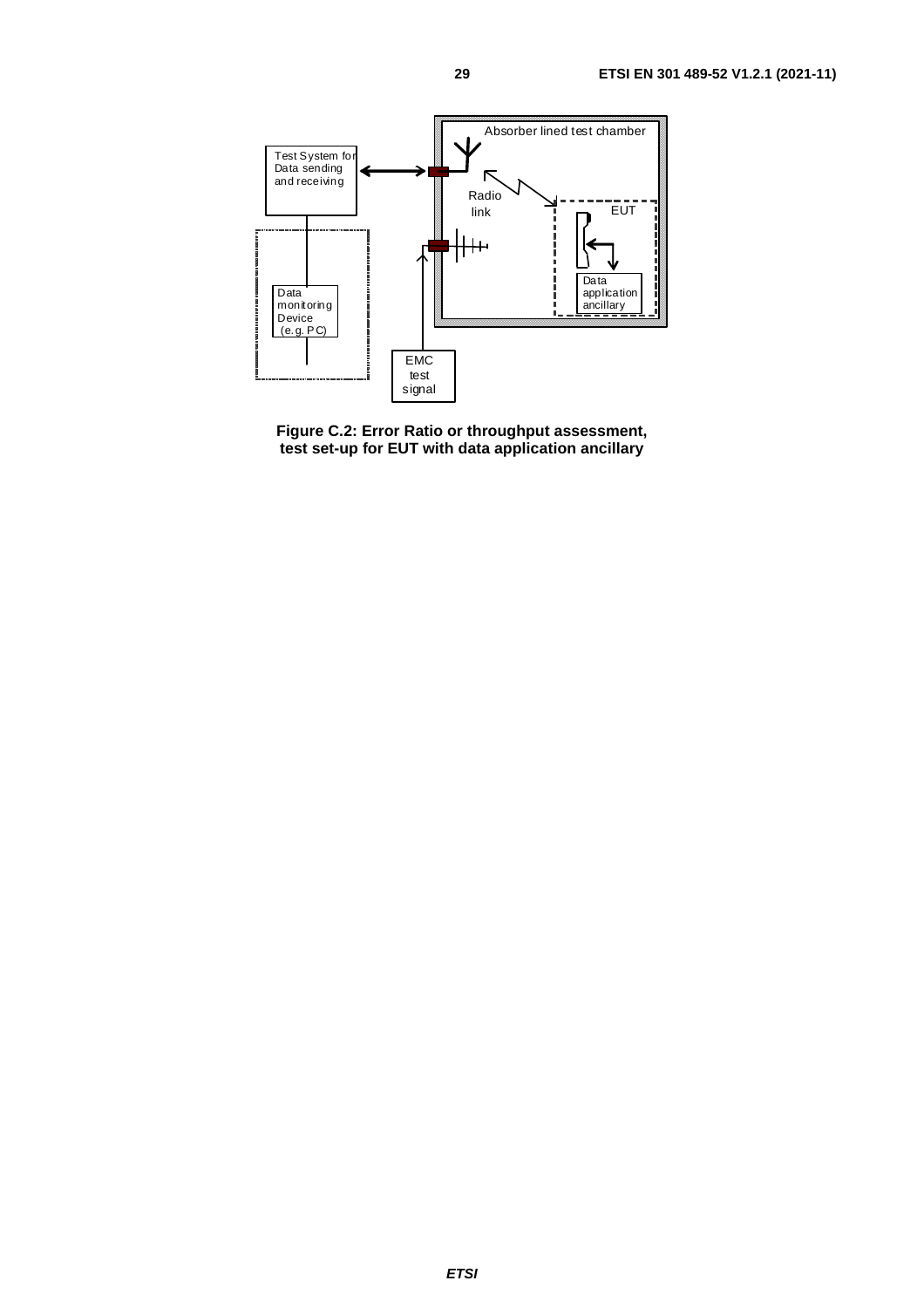# <span id="page-29-0"></span>Annex D (informative): Change history

| <b>Version</b> | Information about changes                                                                                                                                                                  |  |  |  |  |
|----------------|--------------------------------------------------------------------------------------------------------------------------------------------------------------------------------------------|--|--|--|--|
| V1.1.0         | The draft standed still in EN Approval Procedure.                                                                                                                                          |  |  |  |  |
| V1.1.2         | Specification for UE with New Radio (NR), 5G technology, being included.<br>Reconstruction of all of clauses and annexes by adding new contents, new<br>references and new specifications. |  |  |  |  |
| V1.2.0         | Draft resolving ENAP and HASTAC comments.                                                                                                                                                  |  |  |  |  |